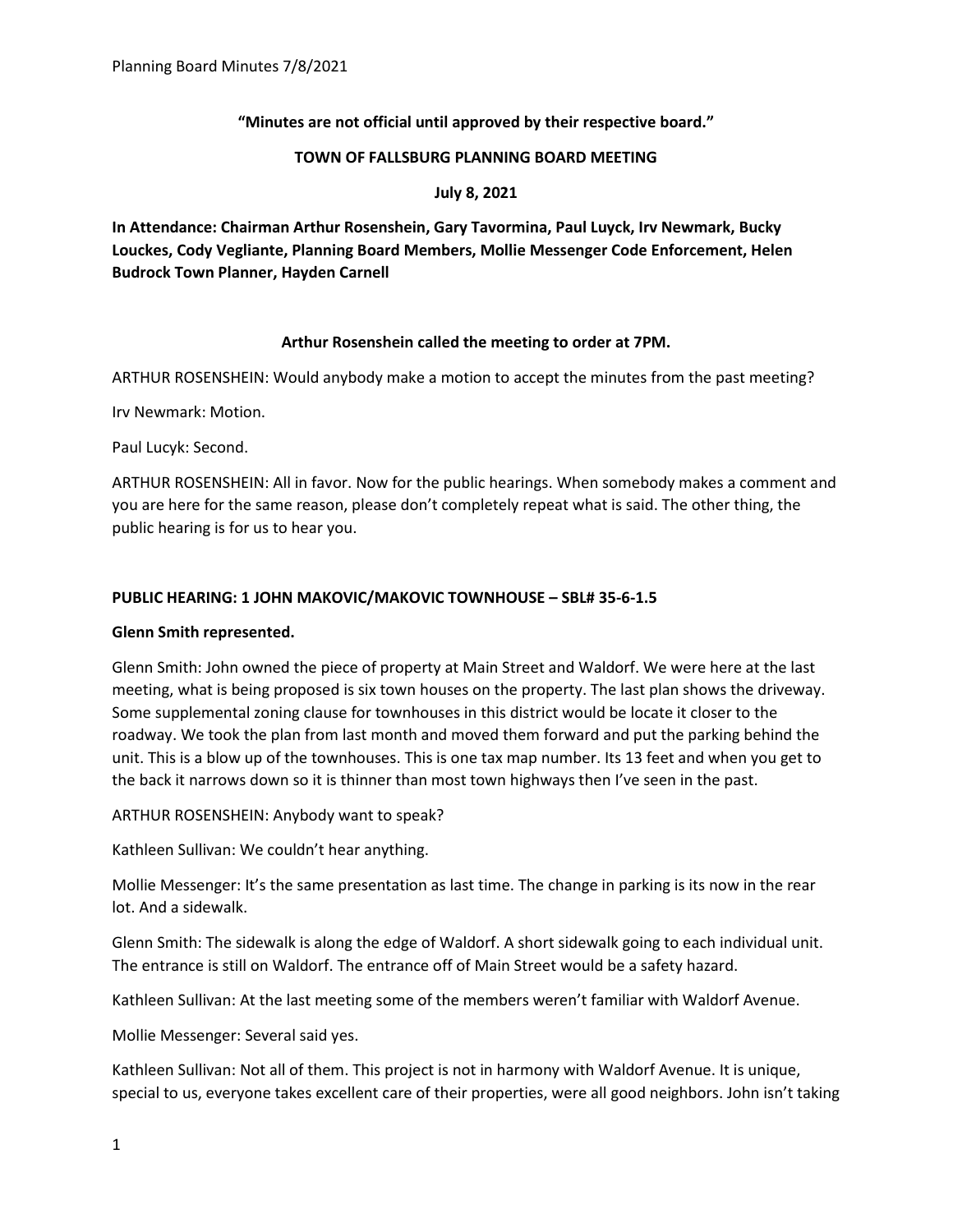care of the properties he has on Main street. we have pictures, it doesn't get mowed. And snow removal, when the plows come down because of the width of the road they are only able to plow one lane. We have school busses, fuel trucks, post office, its not a through street, it's a dead end. Theres no place to go when theres a snow bank and a car coming at you. We have more pictures if youd like to see them.

Shannon Porter: I'm a resident on Waldorf Avenue, I'm a single mom and I would welcome development coming to the area, my concern is the magnitude to how many houses are being put in that small spot. It's a communal driveway but youre looking at 12 spots plus visitor parking, it seems like a lot of people in a small space. One of the exciting things happening in Hurleyville is the collaborative school, my children are excited about walking in the town of Hurleuville and being able to walk up Waldrof Avenue with their friends to go to school; they ride bikes and scooters. As a person thinking of how many people were bringing onto this tiny road, bringing 6 duplexes is already doubling the amount of people who live on this road already. I am not opposed to development in any way but safety as a parent is my primary concern and I'm not thinking it is going to be 6 local families who know how we are in this small town. My concern is safety, they ride scooters and play basketball and ride bikes. If somebody is visiting and misses the road the rest of us will be affected by the increase in traffic, even though it is at the end.

Mollie Messenger: Thank you, anyone else?

Donald Morton: I agree with Kathy's point about the plowing of the snow. This is Joyce Maxwell, who I live with. We do have to pull to the side with snow or anything else including snow, delivery trucks, garbage. A point I've not heard, if you're turning to Waldorf as it is with the limited traffic, I've been stopped on Main Street and youre on a blind turn on a hill. Youre doubling down on that problem of creating traffic on that 13 foot road with people who are shooting into town. Usually people are driving faster than the speed limit, right by the firehouse. It scared me, it is also a bus stop for our kids on the corner of Waldorf Ave. I'm concerned about that, just taking them and our dog for a walk is sketchy without a sidewalk. I cant see on the board where the proposed sidewalk is, but I think a sidewalk is a great idea.

Mollie Messenger: The entire frontage of the property would be sidewalk.

Donald Morton: Does that include going down past Party Master if cars are coming into town? Both sides?

Mollie Messenger: Just the side with the property.

Donald Morton: Moving to Waldorf, we love that it is a quiet street. we have a basketball hoop, the kids can play safely unsupervised and we'd like to keep it that way.

Denise Sullivan: My first point – last meeting Glenn Smith commented the feet being 16 feet wide. I know its been mentioned before but it is 13 feet wide at the road frontage. Sidewalk or no sidewalk, we cant have two cars pass eachother. We've all got pictures of our car with four feet next to them ant that's all there is. Sidewalk or not it does not increase the width of the road, right at the property theres a tree and telephone pole on one side, Party Master on the other side, none of that being movable. The street is narrow and the houses are old, so some of the front steps are stepping onto the road and there are old developments like that but theres really no room to widen the road in any way. Its extremely narrow. We have a lot of FedEx, UPS in addition to fuel trucks and deliveries and it is narrow. You do get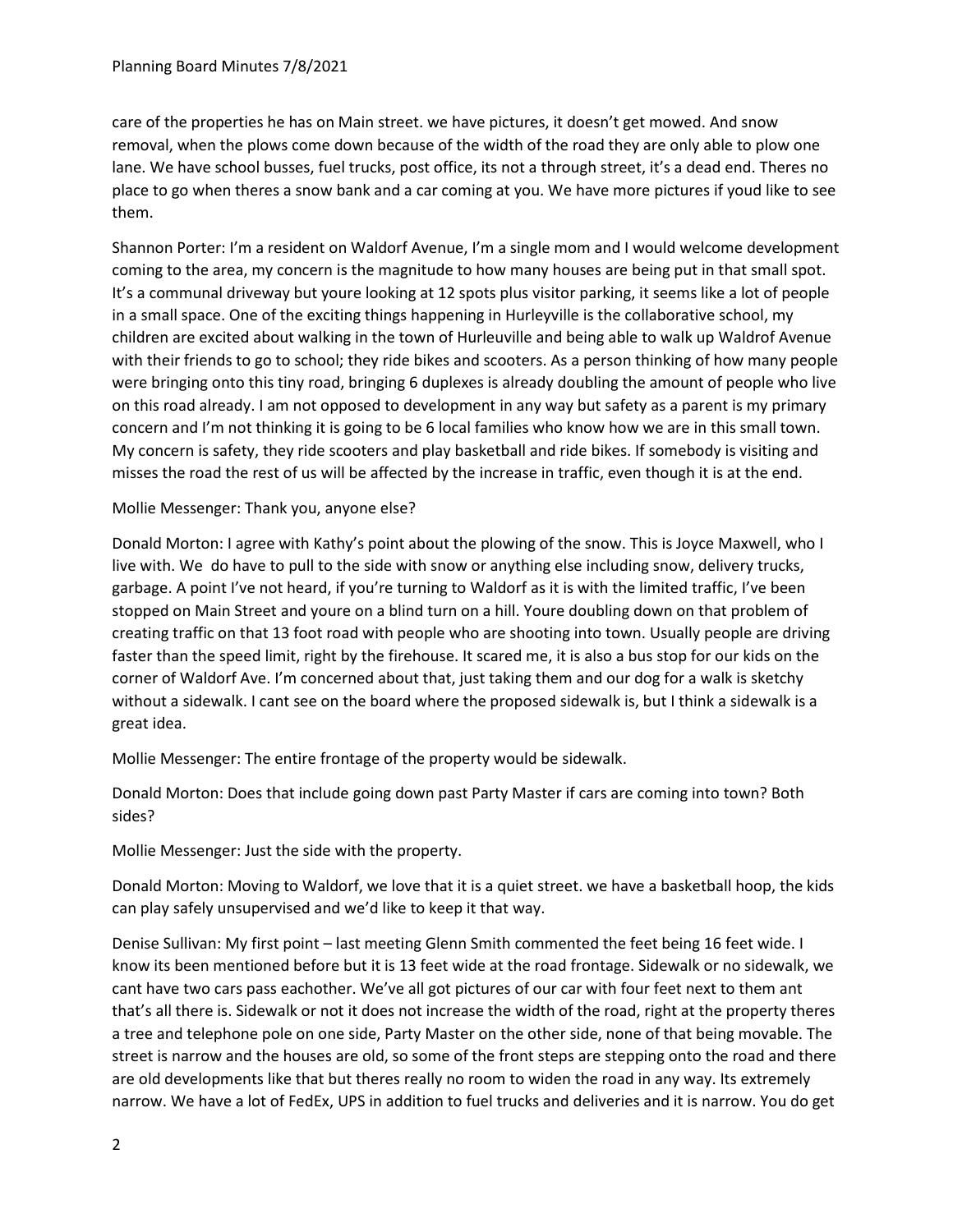### Planning Board Minutes 7/8/2021

stuck on Main Street when turning into this road to turn out. The other day one of our neighbors from Main Street parked on our road, and it narrowed the road even more so barely one car could get by, let alone two. It is a dangerous situation as is, without the addition of 12 cars and more for guests. 13 feet, we have a picture with a measuring tape, come down and measure if youd like. Last meeting, a point I feel like it got ignored, but the board can only consider what it is being told. John indicated he's using the garage on Cunes Road only for storage. The town told us there is no COI, but as recent as this afternoon you could hear them working on vehicles inside his garage without a CO. this appears to be the reason why you pay so much less in taxes on this, unlike Behans, because it wasn't completed therefore theres no CO, therefore, therefore. It is a problem, we pay full taxes on our properties. Also on Cunes Road, we have road frontage for 17 Waldorf, its no secret my husband and I are landlords to there and other houses on the street. we bought and renovated the properties and were so happy to have the families that we do living in them, on a safe street. But right now our road frontage on Cunes is again occupied by Johns vehicles that have no license plates on them, various storage there, and we have spoken to him about it before. I am concerned with those types of patterns being the way. We supported that business and its been years since its been approved and its been over a year since that building permit had expired and literally theres no doors, you can see people in there working. Again I wanted to share you can only believe what you are being hold. It doesn't take a rocket scientist to see and look at whats going on there. The property is not maintained, the grass is three to four feet high, which does cause a hazard turning onto Main Street because f the tall grass. The only people taking care of it was my husband and Son Smiths son-in-law and they stopped doing that so it gets no mowing, no nothing. It's a hazard. Once again, we had the addition of Fortress Bikes, we welcome that, it's a great little business, a perfect fit to where we are. The piece of property here is maybe suitable for a single family home, maybe a duplex, but this project doesn't fit its just too big. Too big for the property size, the street and it is not in line with the character and situation we have on a tiny dead end street.

ARTHUR ROSENSHEIN: Thank you. Anybody else? We have a letter, we don't have the time to read the whole thing, basically it says the narrow roads, the snow plowing, the dangers of pulling into Main Street, the project being undesirable. They strongly oppose the location. Any other comments?

John Makovic: The first building had no power, no sewer, nothing hooked up to it. the other thing mentioned was Cunes Road, which we are not talking about. That land now belongs to the Center for Discovery. Its important that gets brought up because it was \$500K dollars to get a new road cleaned up fro what it was before.

ARTHUR ROSENSHEIN: That ends the public hearing. It will come back on the agenda.

# **PUBLIC HEARING: 2 ANGELICA RAMIREZ – SBL# 59-1-37.2**

### **Angelo Ramirez represented.**

ARTHUR ROSENSHEIN: They own SBL# 59-1-37.2, 116 Grand Street Road, it has 10.5 acres and they would like to add a second lot on the property. We'd buy a piece and we'd like you to consider adding it.

Brian Atkinson: What are you able to subdivide?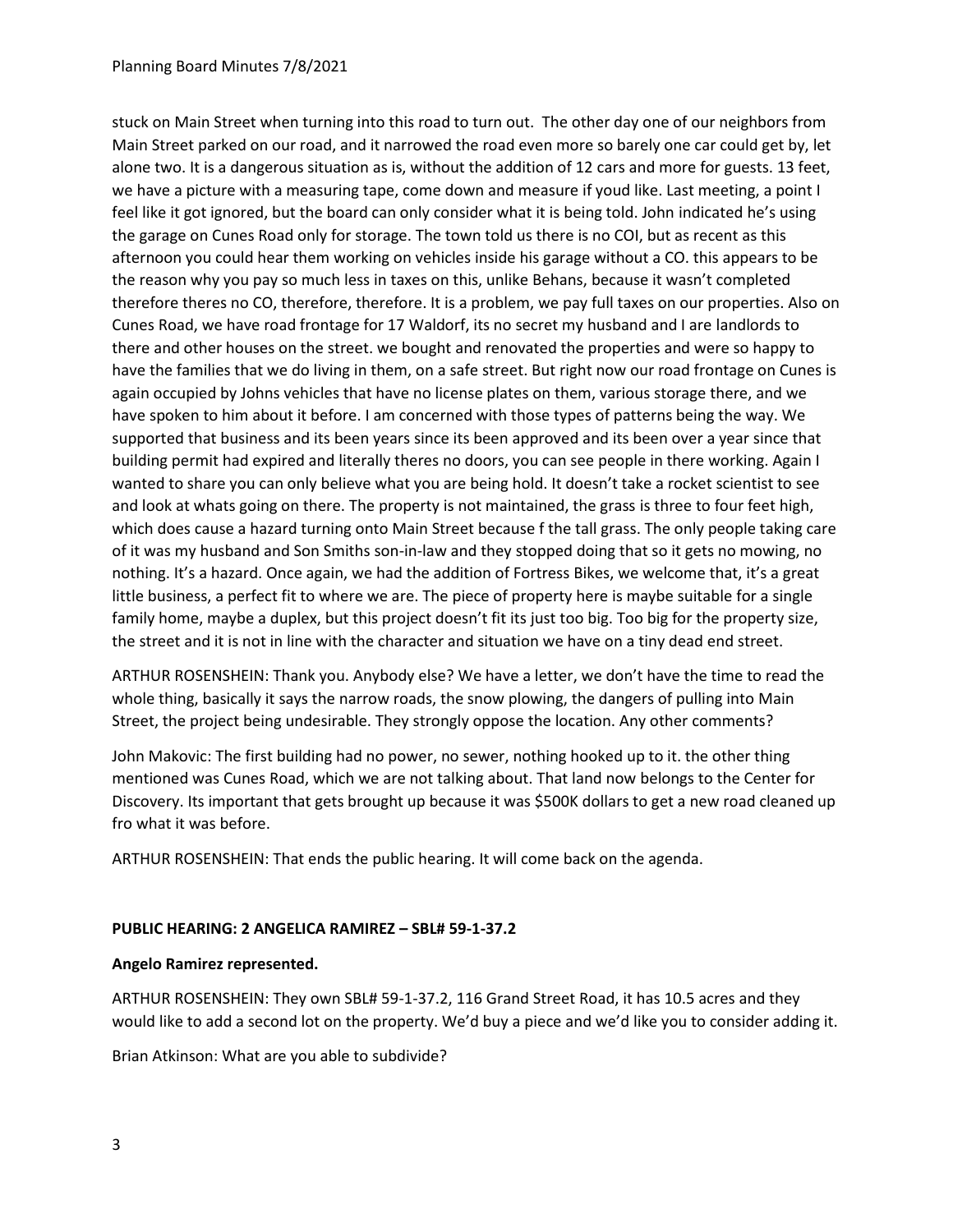ARTHUR ROSENSHEIN: The acres and the rest in here, so it would add 6.1 acres. It would be easy to make a road here.

Henry Demino: How would they enter the property? I know where the house is.

ARTHUR ROSENSHEIN: Let me understand, you have a piece of the house with a driveway now.

Henry: Opposite side of the road. Parking is on the road.

ARTHUR ROSENSHEIN: Is there talk of getting the six acres?

Henry Demino: Mountain climbing and a stream. I think they did a great job renovating but theres lots of garbage and every time they cut it goes down to my house, so theres an impact. He's going to have to blast.

ARTHUR ROSENSHEIN: Thank you. Anyone else? Closing the public hearing.

## **PUBLIC HEARING: 3 HITEN & JATIN PATEL – SBL# 32A-1-43**

### **Glenn Smith represented.**

Glenn Smith: This is the former project in Hurleyville a couple years ago, Main Street Hurleyville is here. Mr. Patel bought lot 1&2 and consolidated them to a parcel of 1.75 acres years ago and built a house on the upper parcel. Now they would like to build a second house for the parents on the property but they cant because you cant build two houses on a single lot, so they want to put it back to two parcels.

Paula Kay: How long ago was that original sub division.

Glenn Smith: Probably 2010. Then they were combined several years ago. I checked with the County, if its more than five years, I need to file with the county.

Paula Kay: Okay.

ARTHUR ROSENSHEIN: Thank you, comments, questions? Public hearing is closed.

# **NEW BUSINESS: 1 HITEN & JATIN PATEL – SBL# 32A-1-43 - Requests a two lot sub-division. Zone: AG. Acres: 1.75. Location: 19 Kile Farm Rd., Hurleyville.**

### **Glenn Smith represented.**

ARTHUR ROSENSHEIN: Paula, what is the zoning right now?

Paula Kay: AJ.

ARTHUR ROSENSHEIN: We don't have authority.

Mollie Messenger: It was rezoned. We put them in the AG district because the Center stayed AG and they did the abandonment. Then the whole thing became AG.

Glenn Smith: Would that be an area variance?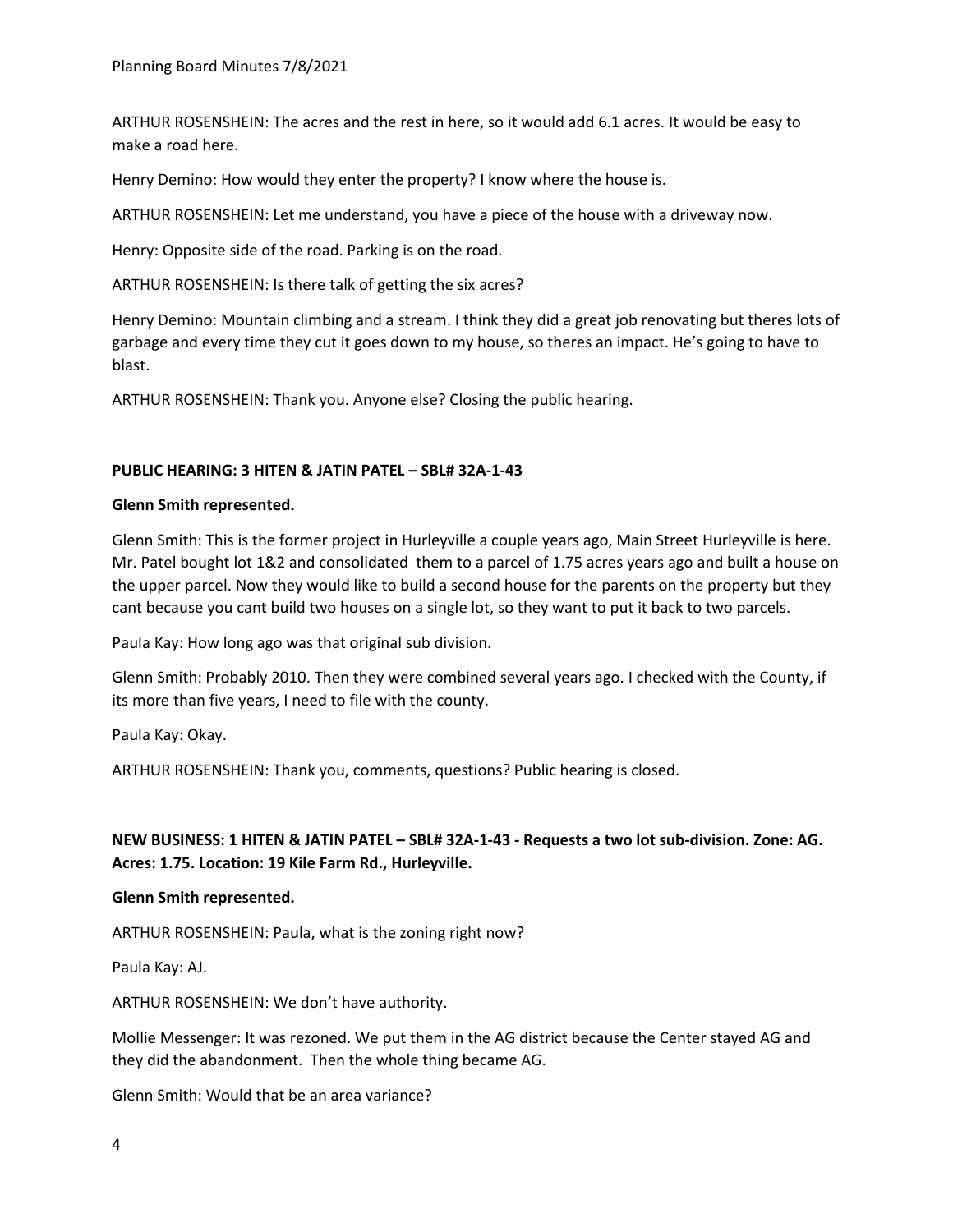Paula Kay: Area. You could argue maybe but it is area. Not too high of a threshold.

ARTHUR ROSENSHEIN: We cant move on this.

Glenn Smith: Rejected. Thank you.

# **NEW BUSINESS: 2 RALEIGH COTTAGES – SBL# 60-1-56.2 – Requests site plan modification to existing cottage #1. Zone: PR. Acres: 24.71. Location: 712 Heiden Rd.**

### **Glenn Smith represented.**

Glenn Smith: The owner of the Raleigh wants to put a one story addition on unit #1, closest to the hotel. The second shows a bedroom, living room and study. There is modification from several years ago. The small version has more information.

Mollie Messenger: I had asked Glen to add the parking to the unit for the original. It wasn't installed like it was put on the site plan to unit #1. The individual had asked for wheelchair access and handicap ramp so obviously they are going to need paving. The sidewalk there, and I believe is flat, but it is high up there.

Glenn Smith: Which part?

Mollie Messenger: All of it.

Glenn Smith: Its level so the ramp that is shown is a long ramp with a 30 foot section.

Mollie Messenger: Not a parking spot closer to his house?

Glenn Smith: We can tweak to get it closer to the house.

Mollie Messenger: Its up to the board, but that's the reason that Glenn had modified it.

Gary Tavormina: Do we have medical backup that this is necessary?

Mollie Messenger: Not that I asked for, no.

Gary Tavormina: We should have it in case someone needs the same thing. I am not saying it shouldn't be done. But we can have medical backups because we are setting precident.

Mollie Messenger: With planning board approval whether the person is handicap or not, a person could ask permission. The reason they want to go with #1 is because there is plenty of space on that side. The rest of the cottages are tight so there isn't room to put an addition on the side of them.

Mollie Messenger: You do want to look at how the handicap features are here because the person is handicap.

Gary Tavormina: We will cover that in the building department.

ARTHUR ROSENSHEIN: What part of the original site plan was completed?

Mollie Messenger: just the parking, it was supposed to go to unit 1, so it is in front of every cottage. Small incidentals but nothing huge, there was a catch basin that Glenn has on the plan.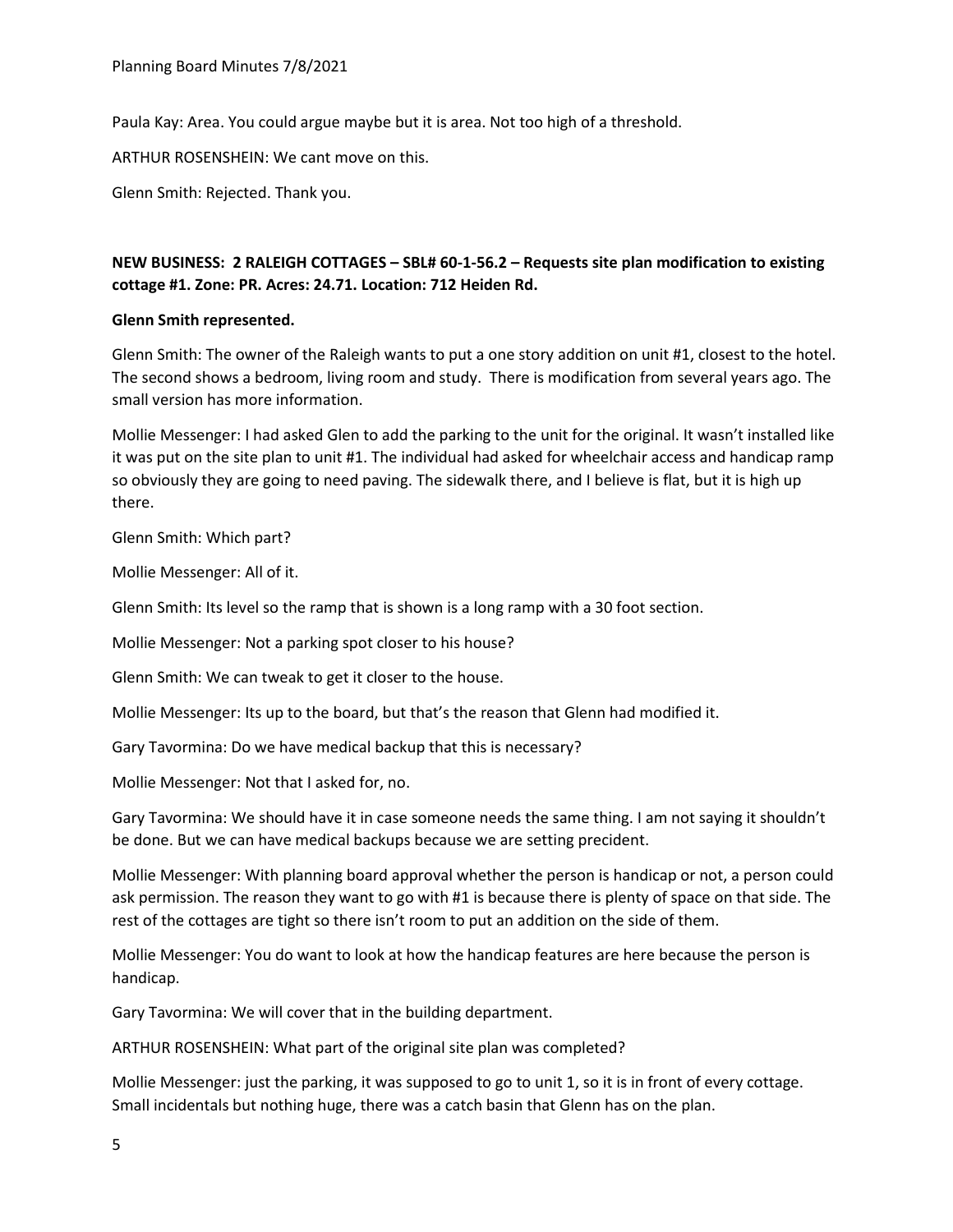Glenn Smith: Along the parking. Theres a drain line in the front parking lot side.

ARTHUR ROSENSHEIN: Has code enforcement looked into the building design?

Mollie Messenger: Not in length.

ARTHUR ROSENSHEIN: You don't anticipate difficulty?

Mollie Messenger: No, the only thing is that the tennis courts seem closer to this than it shows on the plan and there is no fence or anything. I'm not sure if youre protecting the houses from the courts.

Glenn Smith: The courts are quite a ways away. I showed grading.

Mollie Messenger: I think you'll be closer. It definitely goes up the bank there.

ARTHUR ROSENSHEIN: do we want to change it on the site plan?

Mollie Messenger: That's up to the board.

Glenn Smith: If we show the parking spaces on the new plan, that's what youre looking for?

ARTHUR ROSENSHEIN: If youre revising the original that's fine – just finish.

Paula Kay: Contingent on the parking?

ARTHUR ROSENSHEIN: I believe we don't need parking. The completion of the cluster. Can I have a motion?

Irv Newmark: Motion.

Paul Lucyk: Second.

Mollie Messenger: Arthur I want to make an amendment. Youre talking about not completed to what it was on the plan but the number of spaces?

ARTHUR ROSENSHEIN: Right.

# **NEW BUSINESS: 3 ANGELICA RAMIREZ – SBL# 59-1-37.2 – Requests a two lot sub-division. Zone: REC. Acres: 10.39. Location: 116 Spring Glen Rd.**

### **Angelica Ramirez represented.**

ARTHUR ROSENSHEIN: One of the things we have to do is make sure they use a

Angelica Ramirez: Theres enough clearance to make a driveway. all the way at the end.

ARTHUR ROSENSHEIN: You'll have to come back. I understand what you're doing. Have you thought about the corner of the map, the piece on the other side of the road – do you have a reason for that piece?

Angelica Ramirez: no that's the only reason.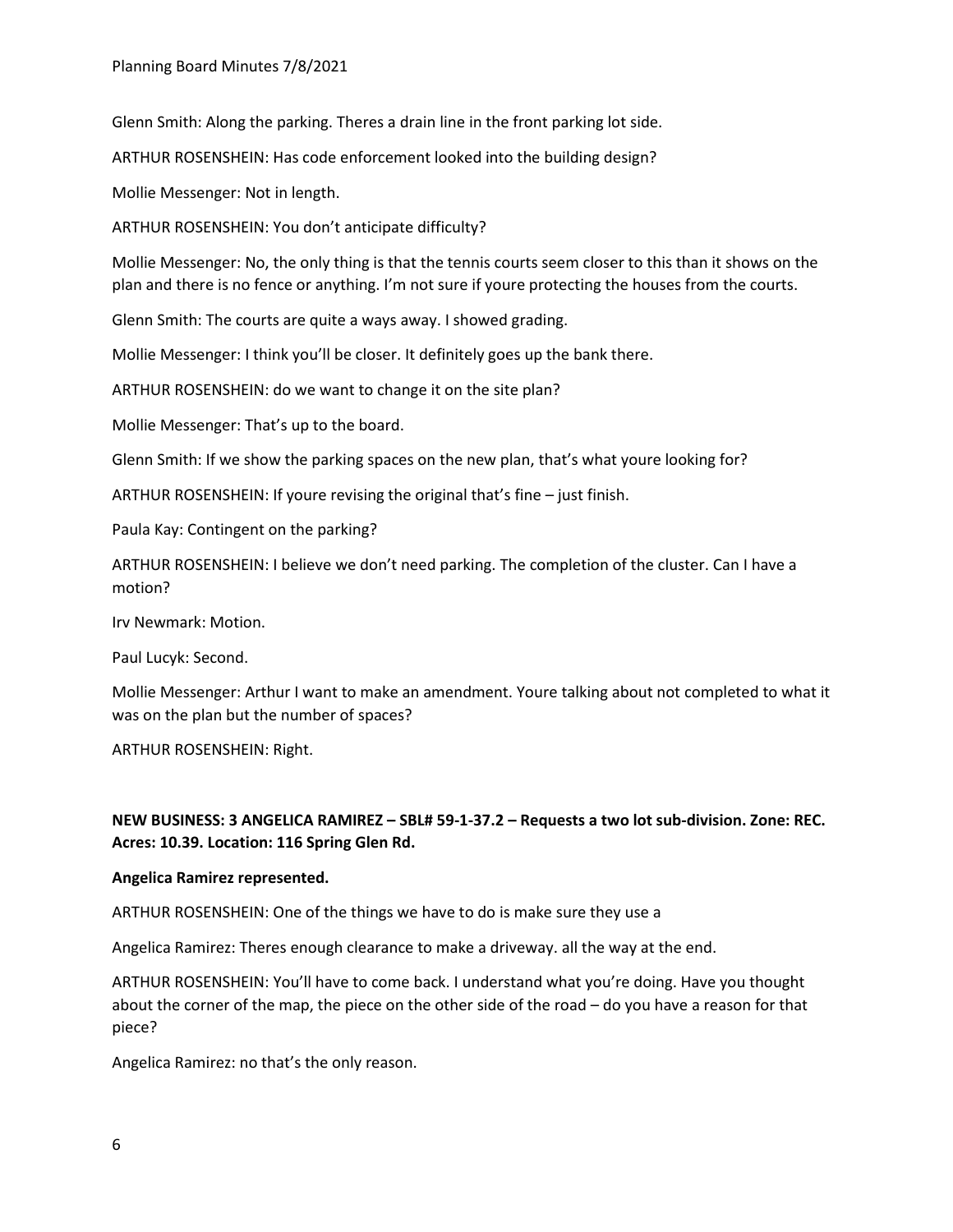ARTHUR ROSENSHEIN: If you go to the ZBA and explain to them what youre doing, and ask for an area variance on the two pieces. If the members agree with me, I would say to the ZBA that we agree, it makes more sense.

Irv Newmark: Fine by me.

ARTHUR ROSENSHEIN: We will write the ZBA that we believe this to be a good idea to keep the piece as part of it all.

Angelica Ramirez: That sounds good. Probably an option is to ask a surveyor to make one lot instead. I just want a lot with a house and a second lot at the other side.

ARTHUR ROSENSHEIN: Maybe they'll give it to you. That's what you should apply for.

Angelica Ramirez: I agree with you.

ARTHUR ROSENSHEIN: The zoning board will check sewer.

Paula Kay: And report back to the planning board.

# **NEW BUSINESS: 4 I. NIKLACH (ABRAHAM MIZRAHI) – SBL # 39-1-27.2 - Requests site plan review to replace an existing building. Zone: B. Acres: 2.75. Location: 5708 Rt. 42, Fallsburg.**

### **Abraham Mizrahi represented.**

Abraham Mizrahi: I am representing my customers bungalow colony. The upper side of the bungalow colony they want to add building A to the colony as a community room. He wants a bigger community room. He is asking for a basement and first floor, and keep the bungalow the same layout, but keep the basement as the community room. The second floor would be open to the bottom and basically adding a basement to the building. No change to the bedrooms or building. Instead of 500 square feet, we need the basement. It would be open to the public, the basement floor is the community room.

### ARTHUR ROSENSHEIN: What about #2?

Abraham Mizrahi: #2, building B, theres a bungalow 52x55 roughly. Next to it on the left hand side by Route 42, theres a new building which was built in the past ten years which has two floors plus a basement. It needs some repairs. We discussed tearing down the bungalow and building a new one, same layout same concept, two floors instead of one floor. Four bedrooms.

ARTHUR ROSENSHEIN: Mollie, any violations?

Mollie Messenger: I am not sure of the last time code was there to do an inspection, I think it has been several years.

ARTHUR ROSENSHEIN: That's where we want to start.

Mollie Messenger: That's fine.

ARTHUR ROSENSHEIN: They would be matching the footprint but youre adding floor space.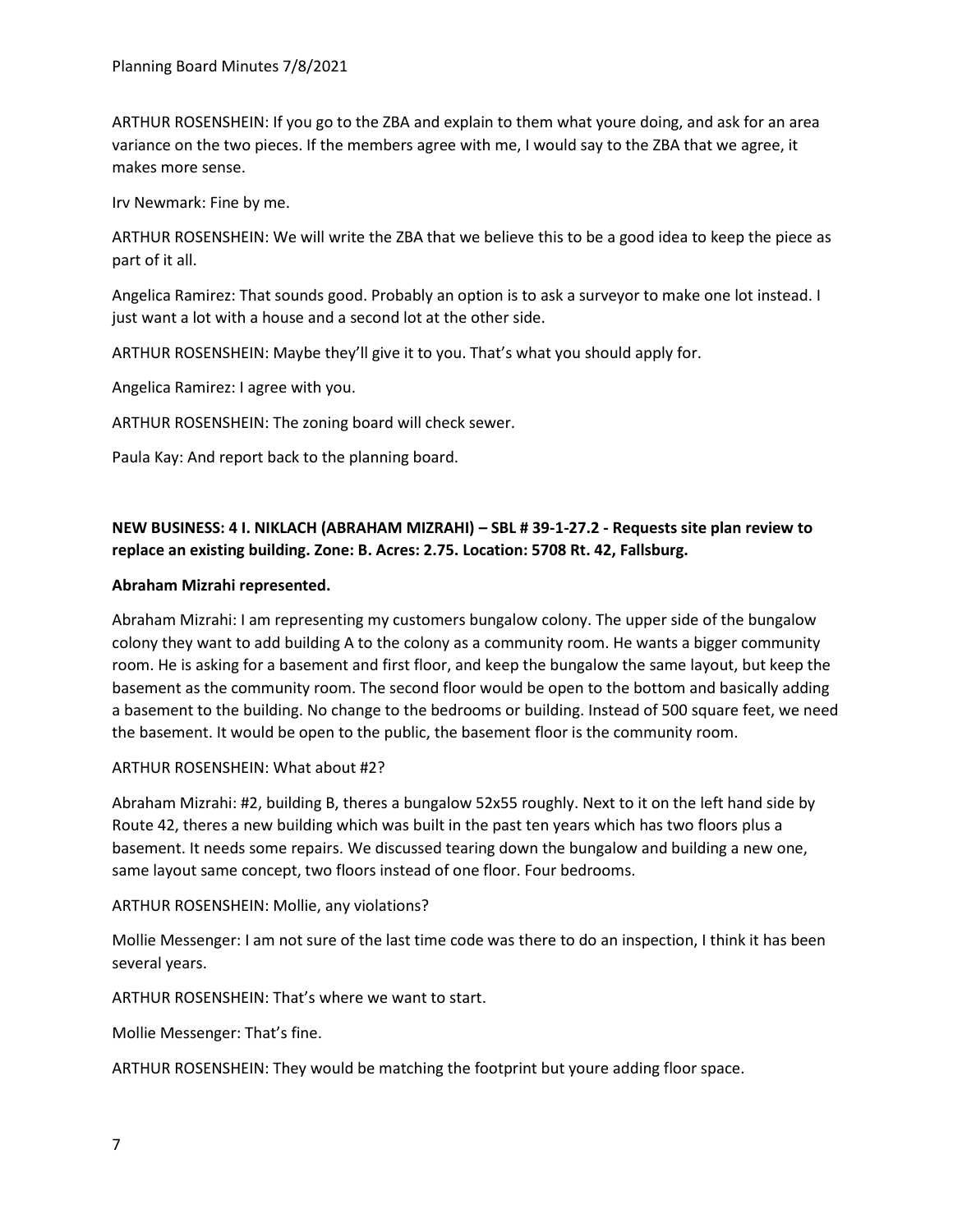Mollie Messenger: You're looking at everything. The issue with the other one is you cant add a second story to a bungalow colony, so you'll have to reject this to go to the ZBA also.

Abraham Mizrahi: With getting rejected on the second one, which is a bungalow, and using the same foot print do I go to the building department?

Paula Kay: I think still come back here.

Mollie Messenger: Not changing the use, just reconfiguring the space. I don't know that you would need PB approval if you were doing that one community room.

ARTHUR ROSENSHEIN: Are you withdrawing the second one?

Abraham Mizrahi: I can come back. I will have to go to the building department for a full inspection.

ARTHUR ROSENSHEIN: Go to the ZBA.

Abraham Mizrahi: It wont be for next month.

ARTHUR ROSENSHEIN: We're done.

Paul Lucyk: Can we see what the building will look like?

Abraham Mizrahi: Yes I will get that. Thank you.

# **NEW BUSINESS: 5 WESTBOURNE ESTATES – SBL# 21-1-42.1 – Requests conceptual review to change the original approved site plan from 152 apartments to a duplex development with 101 units. Zone: R. Acres: 102. Location: SR 42, Woodbourne.**

# **Michael Reilly and Jim Bates represented.**

Michael Reily: We're looking to discuss where the apartments and town houses were approved.

Jim Bates: The Bogan property is now included in this.

Michael Reily: This assumes we'll be able to acquire 15 acres of land from Lansmans and build up Route 52. We've reconfigured this as a duplex development. Originally the old approval had 152 dwelling units, 3 bedrooms. This plan has 101 units, mostly doubles with just four singles and a care taker. The green line is the sewer and water district line. Previous approval, all the buildings were inside of this. Now we have 19 doubles that are outside of it. the developers were thinking that we would redevelop this as a duplex development instead of a town house/apartments and try to stay at the same number of bedrooms, which was 456. Right now we have 101, if we had all 5 bedrooms it would be 505 so we need some way to match that number. Were here to get your feelings.

Jim Bates: This is a rough sketch plan, the engineering hasn't been done on it. is this something that youd consider.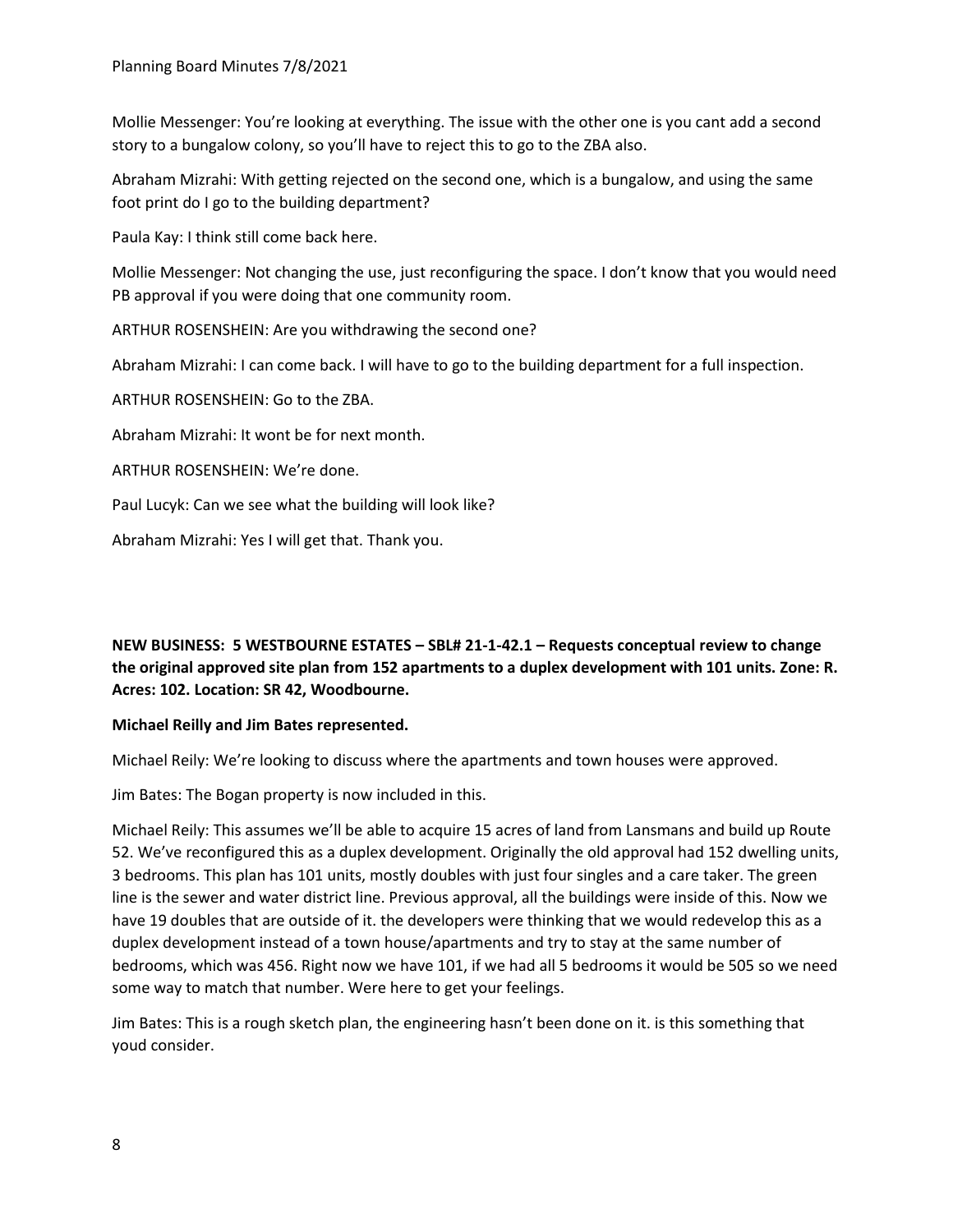Jim Bates: At the environmental impact stage, they were figuring the apartment rentals and town houses market rate, and market rate doesn't appear to be coming this way. It's a financial situation with this.

Gary Tavormina: Is there enough sewer capacity for whats not in the district?

Jim Bates: It's the same volume as previously approved. That was a discussion with staff, we couldn't build basements on certain units because if they become bedrooms, come of them will be slab on grade.

ARTHUR ROSENSHEIN: You mentioned earlier the environmental issue.

Jim Bates: It is a financial situation and we know we will have to modify the original approvals and update with EAF or those aspects.

ARTHUR ROSENSHEIN: Helen, was there an issue like that?

Helen Budrock: There's a similar situation like that in Thompson. What they did when one component had changed, instead of coming to us the consultants basically did a memo that in the next areas that should be identified and did a side by side comparison. The old proposal, how its been mitigated, and the new proposal. It's a way to track and compare and then the board can make their decision.

Paula Kay: That's a good approach.

ARTHUR ROSENSHEIN: It is a major change, but not.

Jim Bates: The only rental would be staying with the original apartment complex.

ARTHUR ROSENSHEIN: This is going to be contingent on getting the 15 acres and the vote of the town board for a sewer water extension.

Michael Reily: And the rest of the land in addition to the 15.

ARTHUR ROSENSHEIN: How do we feel about it?

Irv Newmark: I don't see a problem.

Paul Lucyk: If it's the same sewer and water that's fine.

Helen Budrock: What might be the next step?

ARTHUR ROSENSHEIN: We in a vague way will say theres not a lot of commitment to make.

Jim Bates: That's what we wanted to know. Theres an agreement in place with the neighbor on the 15 acres that mentions the town board extension of sewer and water.

ARTHUR ROSENSHEIN: When is the --- (zoom disconnect)

Jim Bates: The last time I heard was October they were hoping to start coming in. There are some irritated homeowners because they all sold. They keep being told they are coming but its not happening.

ARTHUR ROSENSHEIN: Patiently go ahead and acknowledge that

Jim Bates: Thank you.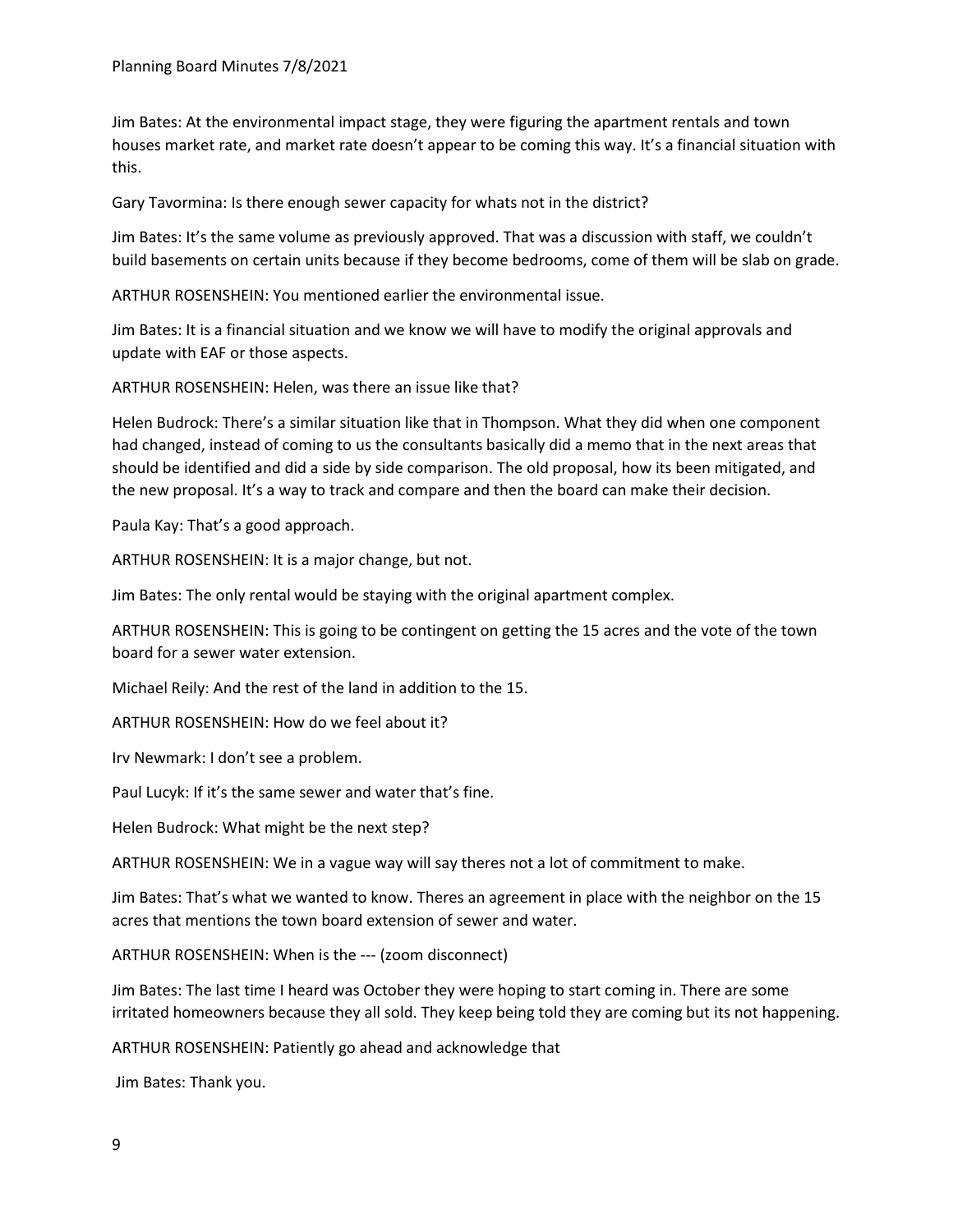OLD BUSINESS:

**1. CENTER FOR DISCOVERY – SBL# 35-5-14.1/ & 19 – Requests a lot line change. Zone: MX. Location: CR 104, Hurleyville.**

## **Glenn Smith represented.**

Glenn Smith: This is for a lot line change in Hurleyville, the Center for Discovery owns a lot of land. This is where the Makers Lab is, in the green parcel, its about 1.2 acres. And the small piece in pink. We'd ilke to move the lot line. That would put the green from 1.2 to 1 acre. The hearing is following 239 review, the county sent a letter and this is exempt from 239. I am asking the board to make a decision on the lot line.

ARTHUR ROSENSHEIN: Board, questions or comments? Motion for approval on the lot line change?

Irv Newmark: I'll make it.

Paul Lucyk: Second.

ARTHUR ROSENSHEIN: Ayes have it.

Glenn Smith: Thank you.

**2. JOHN MAKOVIC/MAKOVIC TOWNHOUSE – SBL# 35-6-1.5 – Conceptual site plan review for a 6 unit townhouse building. Zone: MX. Acres: 0.527. Location: Waldorf Ave., Hurleyville. Cross Roads: Main Street.**

### **Glenn Smith and John Makovic represented.**

ARTHUR ROSENSHEIN: Did you think about parking?

Glenn Smith: The code requires two parking spaces per unit per home, then half a space per visitor which would be anther three spaces. Tight for that so we asked for a waiver.

ARTHUR ROSENSHEIN: did you measure it?

Glenn Smith: Probably less than 300 from the closest parking.

ARTHUR ROSENSHEIN: I believe the language for the waiver is less than 500 feet.

Glenn Smith: Yes, it is.

ARTHUR ROSENSHEIN: That's the easy part. The hard part is that road, what to do about it. it's a town road but in the past it was not doable because it was not safe – not saying that's what were doing here. How much of the front of the property belongs to the town road?

Glenn Smith: The right of way is shown basically 30 foot.

ARTHUR ROSENSHEIN: The town has a right of way for private roads, I don't know what that would do to your project.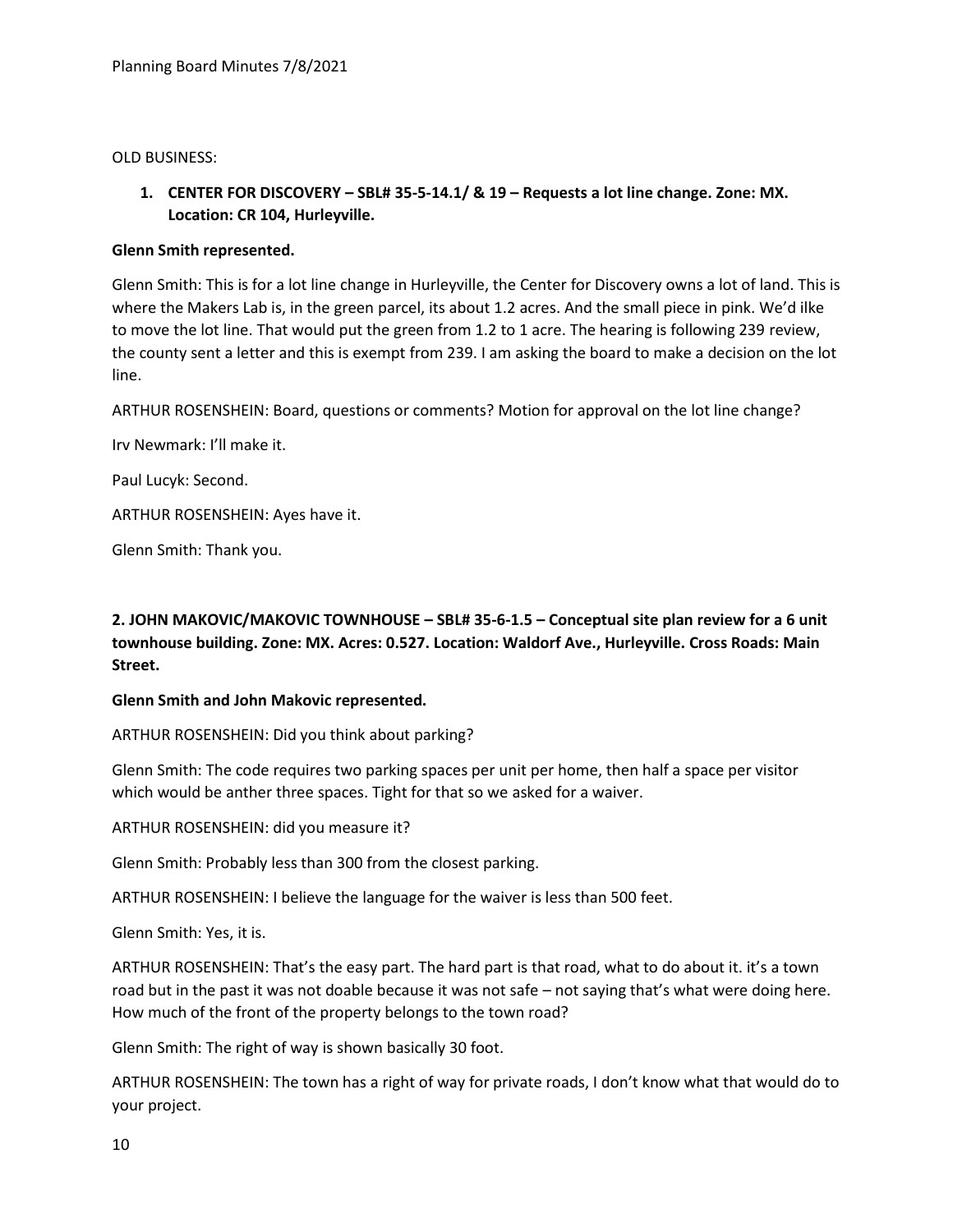Glenn Smith: If the road was widened one side we could get to 17 feet.

ARTHUR ROSENSHEIN: I think that's the best solution if we can get it.

Irv Newmark: The sidewalk has to be up.

Bucky Louckes: If theres gravel people can walk on the shoulder but its not safe. On the one side closer is Gips warehouse which is relatively close to the road.

Hayden Carnel: The only questions we had- snow storage by Main Street. How would a truck turn around, back all the way out? cars will be parked in those spaces. At the other end of Main Street at the top there.

Glenn Smith: Where I show snow storage on the top corner, we could probably back in there but it is an 18 foot space there.

ARTHUR ROSENSHEIN: So a 16 foot road you rhink?

Glenn Smith: 15, 16 feet, theres room for it yeah.

Hayden Carnel: How are the residents going to park? Theres a back door but how do they get to the front? Theres no sidewalk connecting parking.

Glenn Smith: They would be treating the back almost like the front.

Helen Budrock: Would the parking allow to enter the building at the same level?

Jim Bates: Yeah.

Glenn Smith: That's supposed to be cut back with the retaining wall. People are going to park in the garage and actually go in the back and don't need to walk around the building.

Hayden Carnel: From the drive way, would there be landscaping?

Glenn Smith: Plenty of trees and shrubs.

Hayden Carnel: What about the water and sewer connection?

Glenn Smith: For the first phase we have individual water service and sewer lateral. This is not a final plan.

ARTHUR ROSENSHEIN: The entire comment period had taken up the road. You'll have to go to the town board. Especially with 13 feet and 16 foot by the road.

Hayden Carnel: Really need 18 feet.

Jim Bates: Clearly theres traffic going down the road, we cant control who is living there. What if we happened to do a swap and brought this closer, flipped it around. What if we move the entrance to the beginning?

Helen Budrock: If someone's making a left hand turn, they would have to do wide and sharp, especially for emergency vehicle access, I don't think they would be able to do that. I think one of the things the board should be reminded of is town houses are special permit in this district so by right Mr. Makovic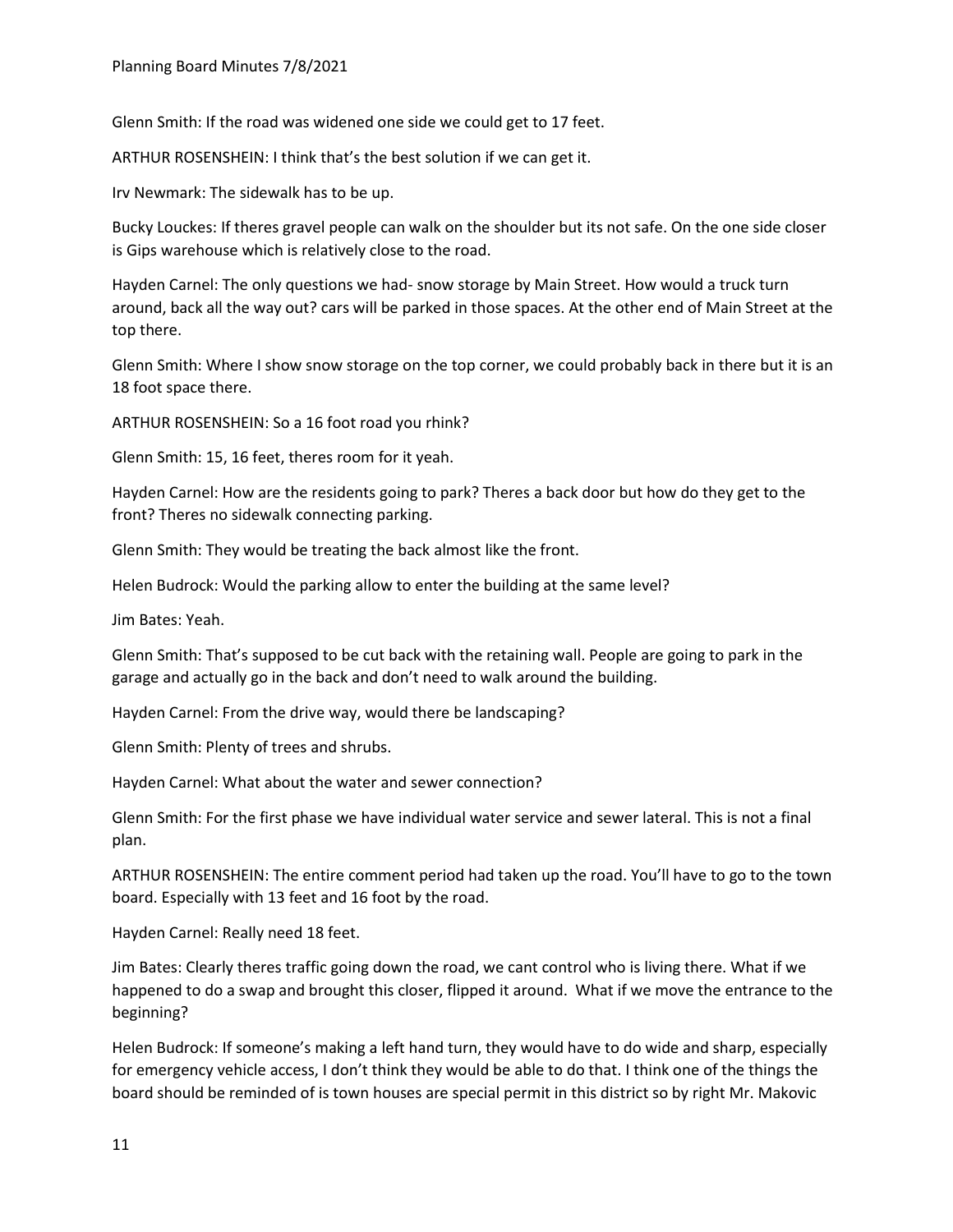could build a single family home on that half acre lot without having to come to the planning board, so the fact that he wants to build six town houses, he needs to bring that into consideration with standards for special permits. Meaning suitable for the particular location for the attributes of this site.

ARTHUR ROSENSHEIN: What do you think about the road idea?

Helen Budrock: I think any widening would be helpful, but I'm not sure that even with moderate widening you'd be able to address the safety. Certainly a good idea, but not sure it would be 100%.

Paul Lucyk: They have a 5 foot sidewalk, who would be responsible for cleaning it and what would they do with the snow? And when you get 20 feet off of the main road theres nowhere to go, it has to be moved. Second, the parking, how far is the parking form the back of the building and is there windows? I don't have a rendering. People can back into those spaces but it would be hard because you cant really make a turn. Is there a problem with carbon dioxide going into the buildings?

Glenn Smith: Parking spots are a couple feet back from the building. Itll be an entrance and make a separate way into the building. There would probably be windows someplace.

Paul Lucyk: Theres six units, is it possible to have 4 units?

Jim Bates: It doesn't work financially with town houses. We did propose a single four unit building but because it was in the MX zone, because of the zone as a four unit rental building it didn't fall within when we went to the zoning board we notified the neighbors but as a for-unit rental building the construction is different than town houses. It would be doable but as town house structures it doesn't work. ZBA turned it down for a four unit multifamily.

ARTHUR ROSENSHEIN: Board, if we got the 16 feet would that be enough?

Hayden Carnel: Ken noted an 18 foot pavement minimum with 20 foot clear for emergencies should be required for a town home.

ARTHUR ROSENSHEIN: on the othere hand we are dealing with less.

Jim Bates: Currently there is 14 foot of pavement, 16 clear space. Looking for four more feet.

Mollie Messenger: Can I suggest you have Kens traffic consultant look at it? See what he says.

ARTHUR ROSENSHEIN: That's a nice way of doing it to get more detail. What I am looking at, is it is an improvement if we do it, but enough to make it worth while? We could get the consultant to give the report. Board, before we waste their time, if we can achieve the widening of the road could we entertain the project, or are we wasting their time?

Irv Newmark: I have no problem with it.

Paul Lucyk: What about the utility pole? Can that be moved?

Bucky Louckes: The utility pole cant be in the way. It is not in the way currently.

Paul Lucyk: It would have to move or everything would have to go underground.

Helen Budrock: What you're suggesting is widen the road to meet the town specs based on the engineers analysis.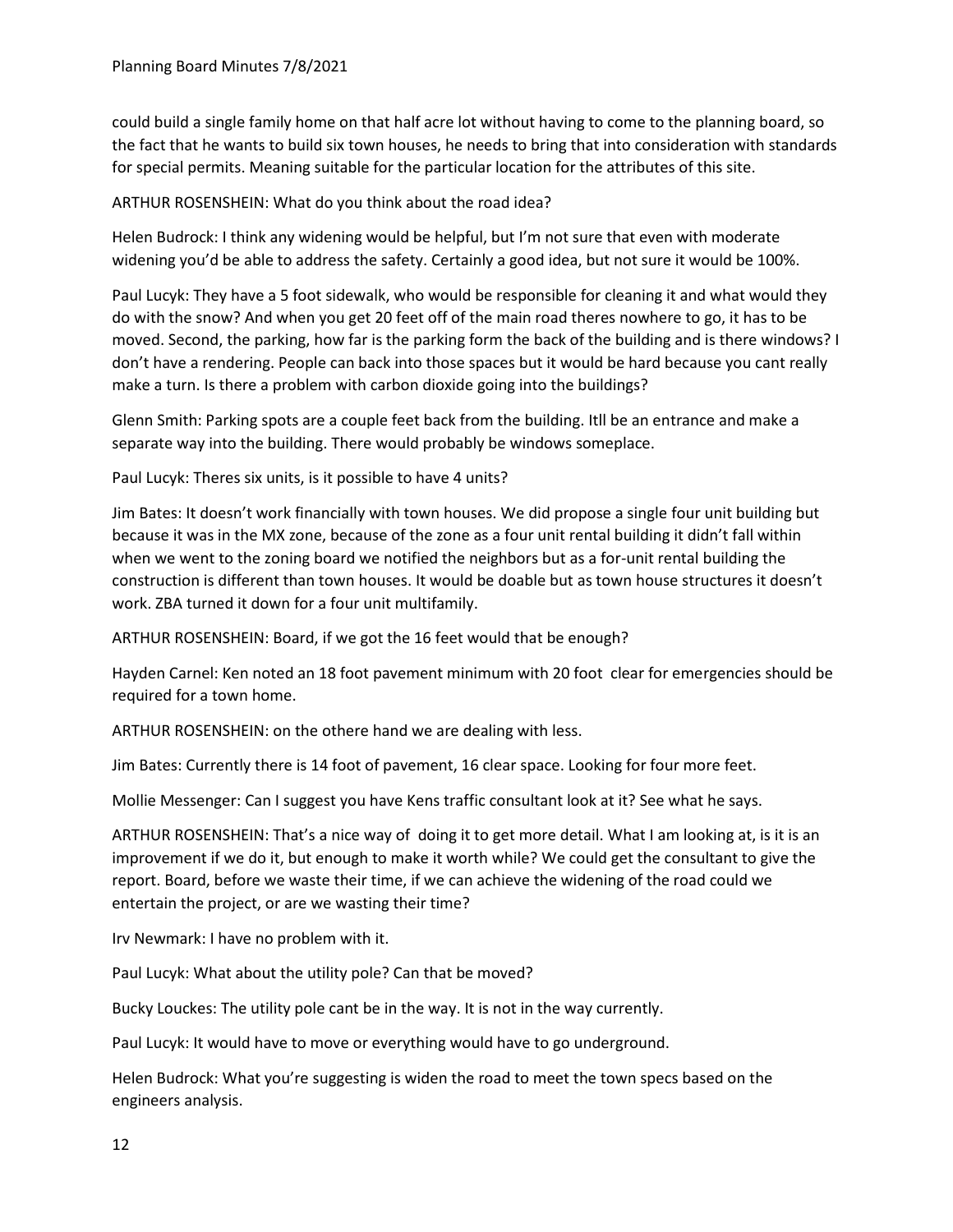## ARTHUR ROSENSHEIN: Yes.

Glenn Smith: Coombs road, by the mobile station, the next road up is 16 feet wide. Railroad Avenue is 15 feet wide. Cole Street, is 16 feet wide.

ARTHUR ROSENSHEIN: Similar to the roads in the area. How about we get the report. We'll see what the engineering allows. There is something to the argument that the roads are that wide.

Bucky Louckes: But they were built in 1939.

ARTHUR ROSENSHEIN: Lets see the paperwork.

Paul Lucyk: What will they do with the snow, especially on the other side by the building.

Jim Bates: We do the same thing right now, we can work together with the Center for Discovery, as far as cleaning. They have trucks practicing on their side and I on my side and we work together. Not that they cant be, but they aren't intended to be sold, I will be in control of all of that. They are going to be town houses but snow would have to be hauled out if there is a heavy storm like many others. I have another consideration – if the board feels that the 4 unit multifamily that was initially denied, id be open to reconsidering the 4 unit if the board would give a nod for me to go back to the ZBA.

ARTHUR ROSENSHEIN: It would be interesting to see what the neighbors say.

Helen Budrock: Paula, once you get denied can you go back and ask again with the same proposal?

Paula Kay: Under code they would first have to reflect and they can choose not to.

ARTHUR ROSENSHEIN: Perhaps they will have less objection.

Helen Budrock: It would still have to meet the use variance conditions.

Bucky Louckes: Next step is to get something from Keystone?

ARTHUR ROSENSHEIN: Lets see what is possible.

Jim Bates: In the mean time can we ask Zoning if they would look again?

Paula Kay: You can go to the ZBA but you wont be put onto the agenda until after the next planning board meeting.

Jim Bates: We would still move forward with this, I would have to move the numbers. I wouldn't want half dozen angry neighbors.

ARTHUR ROSENSHEIN: The big deal is the road, lets see what happens.

# **3. HAMLET AT LOCH SHELDRAKE – SBL# 18-2-12.1 – Continued review for a townhouse development. Zone: MX/B. Location: SR 52, Loch Sheldrake.**

**Application not heard.**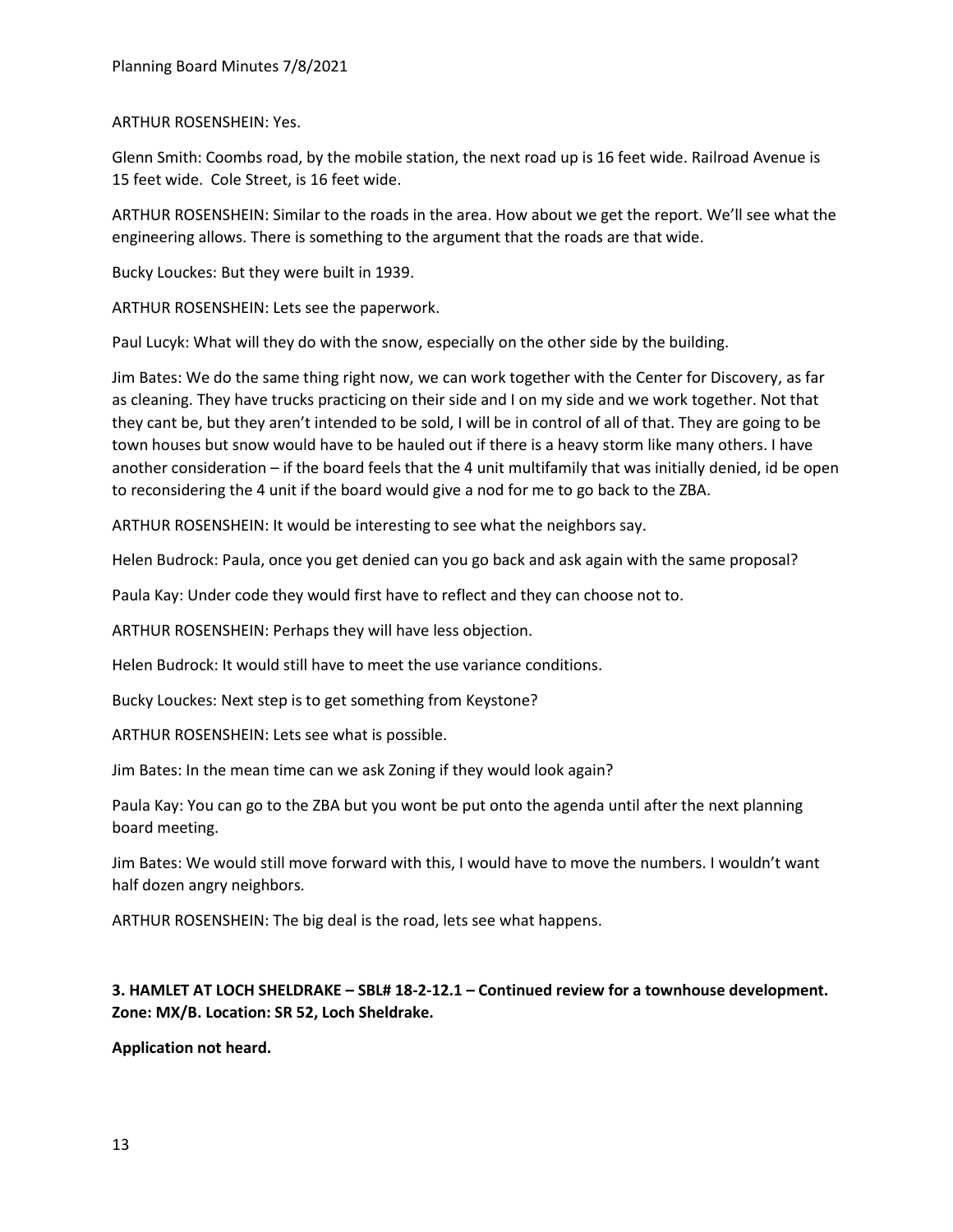**4. AKERA – SBL# 6-1-4 – Requests site plan approval for a Retreat with agricultural components such as chickens, goats, alpacas, fruit orchards, flower and vegetable gardens. Zone: AG. Acres: 123.5. Location: 2299 Ulster Heights Rd., Woodbourne. Cross Roads: SR 42.**

# **Jacob Billig and Michael Reilly represented.**

Jacob Billig: We were here last month. This is a property that was approved by this board in 2007 for a religious retreat. You have the site plan of existing buildings. We went through SEQR, got site plan approval and it has been operated as a religious retreat since 2007. My client is looking to operate it exactly the same way with the same buildings. Mollie asked for the ZBA's use variance because the use of retreat is not of use now, the ZBA two weeks ago granted our use variance to allow for a conference center and Air BnB. The only difference that this project is going to have is some farming at the beginning of the property. The farming will be farm to table for the guests who come and small farming operations. The other change is they want to add a small geodesic dome, 16 foot, pretty small.

Paula Kay: The zoning board saw that.

Jacob Billig: Yes, saw the same site plan. There was 239 review before the ZBA, they had no objection, they actually referred it to the DPW as well as the counties agricultural and farmland protection bureau. The county submitted a 239 review basically the same way, it was received to day and they said local determination. We're back here tonight to get site plan approval for the religious retreat with minor agricultural operation and the addition of the dome. Some retreats might be yoga, or small lectures in the dome. Again, same number of people – 30-40. One of the things that was not finished by the current owner is the library. We will complete the library so it gets a CO.

Bucky Louckes: How big is the dome you want to put up?

Michael Reily: Small. I brought this for you to look at.

Jacob Billig: One of the questions of the ZBA Steve Altman asked was the height.

ARTHUR ROSENSHEIN: One thing I want to read from the county review: Part 1, has the applicant proved to use the land for agricultural production with the intent to the Ag cultural district to maintain land? We recommend the applicant to Sullivan County CoOp Extension.

Jacob Billig: I appreciate the county staff for turning this around quickly.

ARTHUR ROSENSHEIN: You got ZBA approval. Its seasonal rental. Any violations?

Mollie Messenger: No violations other than the one building permit they have to finish, and they will put a building permit in for the dome. Jacob, did you have, garbage is a concern with that many people. is there central, garbage compactor?

Jacob Billig: With prior approval there has been no problem with garbage. The dumpster is there.

Mollie Messenger: There will need to be something. It is a unique property in that theres two different clusters so I didn't know if you were having two different areas or transporting garbage.

Michael Reily: A dumpster by the main house.

Mollie Messenger: Is there a caretaker who is a permanent resident?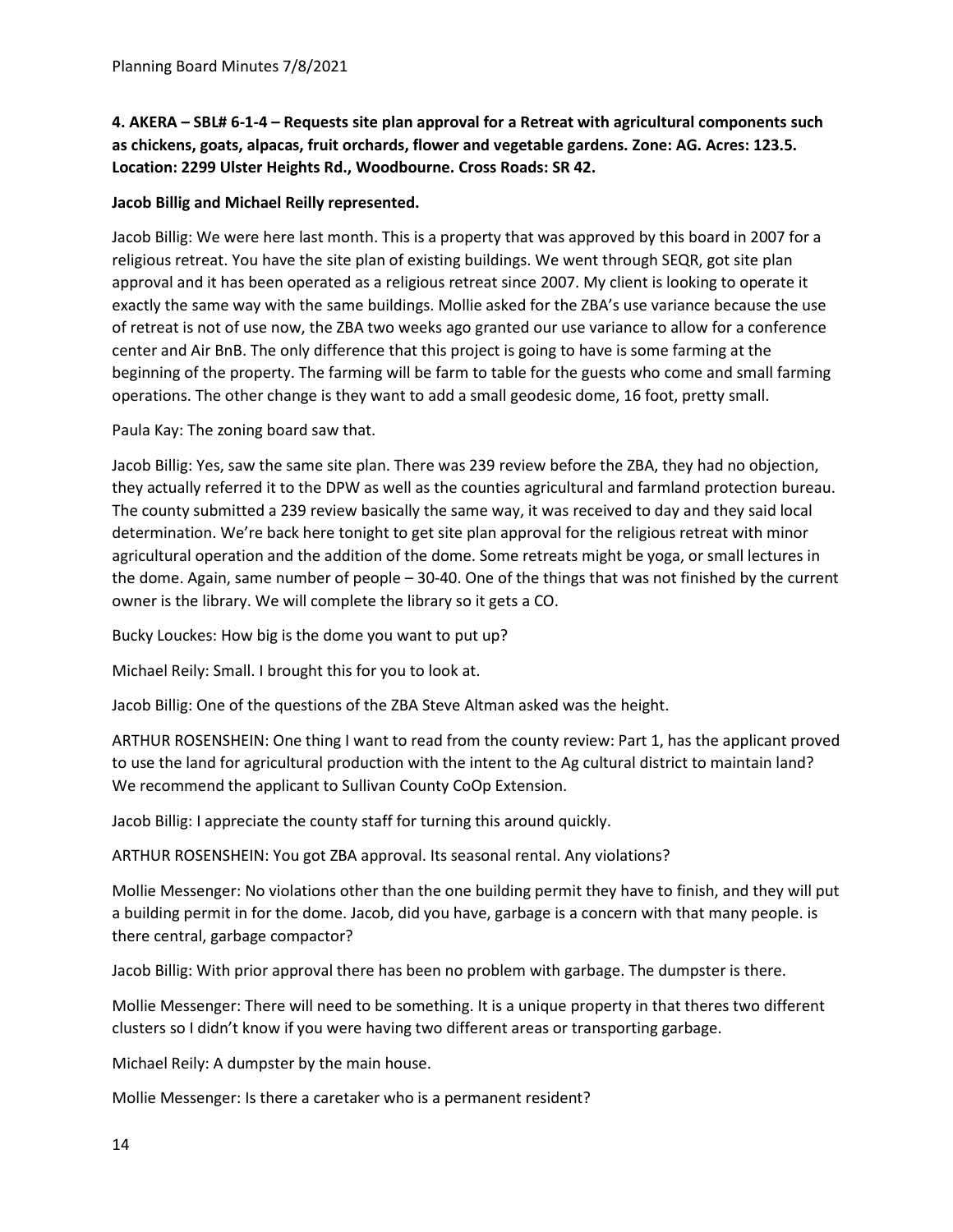Michael Reily: There probably will be.

Jacob Billig: Prior was occupied and there was occasions when they will Air BnB. I cant represent the exact schedule but I asked and he said there would be some kind of care taker. We can verbally amend the site plan and add dumpsters enclosed for approval.

Mollie Messenger: You are going to eventually rent on Air BnB- there is a permit you have to file with the Building Department.

Jacob Billig: We will. And we have to register with the county for room tax. Were hoping to have 30-40 visitors.

Mollie Messenger: Is there going to be a sign on the road and 911 address on the road? For firedepartment purposes and all of that. I think you'll need a sign in the front then a side closer in to show emergency services what you have so I think you should show it with a map.

ARTHUR ROSENSHEIN: So the motion will be for site plan approval when completed agricultural components, the site plan will be centralized waste, and signage.

Mollie Messenger: And the transient rental permit, which is required by code anyway.

Paul Lucyk: Motion.

Irv Newmark: Second.

ARTHUR ROSENSHEIN: All in favor. Would you send me a copy of prior approvals? Jacob Billig: I will send them.

5. Murray Bresky "Murray's Chicken" SBL: 52-7-8/21 - Requests Continued Review of site plan for Trailer Storage in the parking area. Zone: B. Acres:1.85. Location: 4 Trolley Rd.

Wes Illing represented.

Wes Illing: I got an email today of a survey map – Mitch was supposed to bring one over but if he didn't it was the licensed survey years ago. I have some hard copies. The building hasn't changed, we started with a pole bar, and there were issues with that so we went with a steel building. It was more structurally and aesthetically a better building. The building hasn't changed since our last meeting, what did change was we moved the building over a little bit. The town was concerned about along Lake Street theres no ditch. The water must back up onto Lake Street, so the town wanted us to put a shallow swale so we are going to take down the fence and put in a new swale so it goes up to the pavement to provide proper drainage so we can take runoff from the property and road. The consultant asked for that for the town and I thought it was anice improvement. We were planning on a manhole on Lake Street, but we changed that. The town wanted us to separate the trenches for the electric and water. Were running from the main building to the new building. We don't know what we'll do with water and electric but we want to put them in now and that is the way they do things. They don't want to chop it up later, they don't want to run conduit or change size of wiring later on – they have more flexibility.

Bucky Louckes: The planning board asked last time about the trailers. Where are they going to be?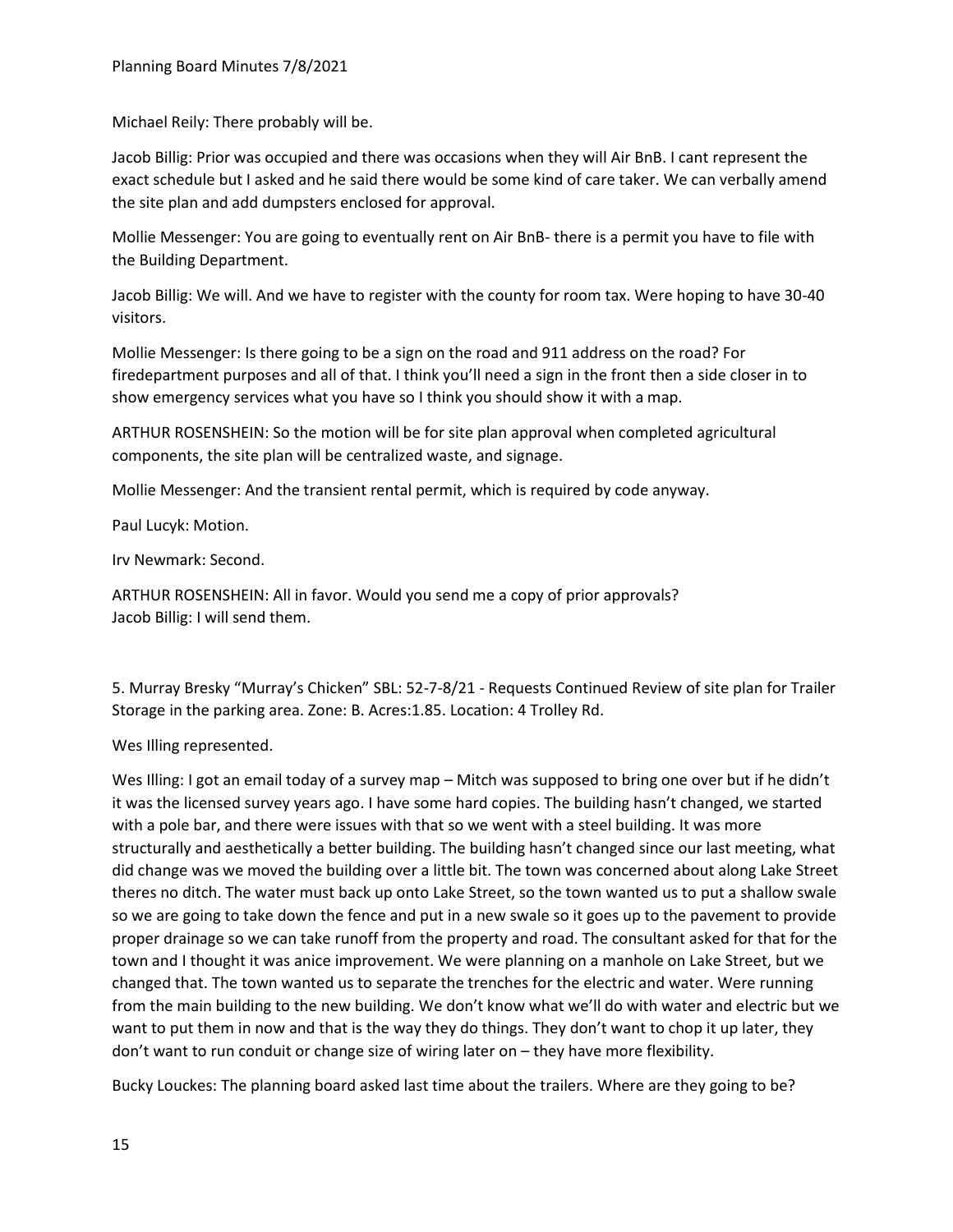Wes Illing: A lot of the trailers are used for finished goods. These are all refrigerated trailers. The number of them varies. Theres some trailers that are in repair. They all have plates. Sometimes the guys in the yard works on the plates. Theres service requirements. Hoping to use a section with electric for repairs.

You may have noticed were cleaning up the site. As the company grows it kind of collected, but they are getting rid of the stuff and in order for them to make the site plan it all has to be gone. We changed the name of the project, were basically taking two storage buildings that are in violation of setback requirements, demolishing them and creating one building which is the storage building for these trucks. Were taking these two story buildings and turning it to one larger building. Were going to study the drainage so it all comes to a same direction and drains. We are able to gravity flow. On the sheet plan these are not live. On sheet 2 the town is worried about chicken feathers in their sewer plant. They asked about gavel stone and pieces of metal that might end up in the sewer. So what we agreed to was a steel grate in the center of the building that slopes into the center. The trench drain will have small holes in it and it wont affect the sewer department. Since we have electrical power we will put a shop vac and keep the perforated metal clean from anything. It protects the cavity. This is a simple solution and Murrays will simply use a shop vac. There was some confusion about the height of the building and what we wanted to do was show the clearance of the trucks and the height of the building.

ARTHUR ROSENSHEIN: This needs a public hearing, does it not? I don't think lead agency is required on this one.

Mollie Messenger: I don't think youre within 500 feet.

ARTHUR ROSENSHEIN: Public hearing and a report from our engineer to go over the whole design and whether the changes are acceptable for the next meeting. Site plan approval is probably going to stay that you need to clean the cite before the CO is given.

Wes Illing: That's fine.

Mollie Messenger: Just request Helen to do a draft resolution for the next meeting.

Wes Illing: Is there any issues the board sees?

ARTHUR ROSENSHEIN: We need the engineering report. We would like to see what the building will look like.

Wes Illing: We sent this conceptual drawing to Essex and they went through it and gave a nod of approval.

ARTHUR ROSENSHEIN: At the next meeting, assuming the engineering is okay and theres nothing that comes from the public hearing it should be done.

Wes Illing: I haven't been able to design the footings yet so I don't know the load bearings yet are. I need ot do those because they are trying to get pricing on that stuff.

ARTHUR ROSENSHEIN: Assuming it works with the engineering, if they say okay then the board wont second guess.

Mollie Messenger: Wes you will work with Denise to get all your addresses for your public hearing notice.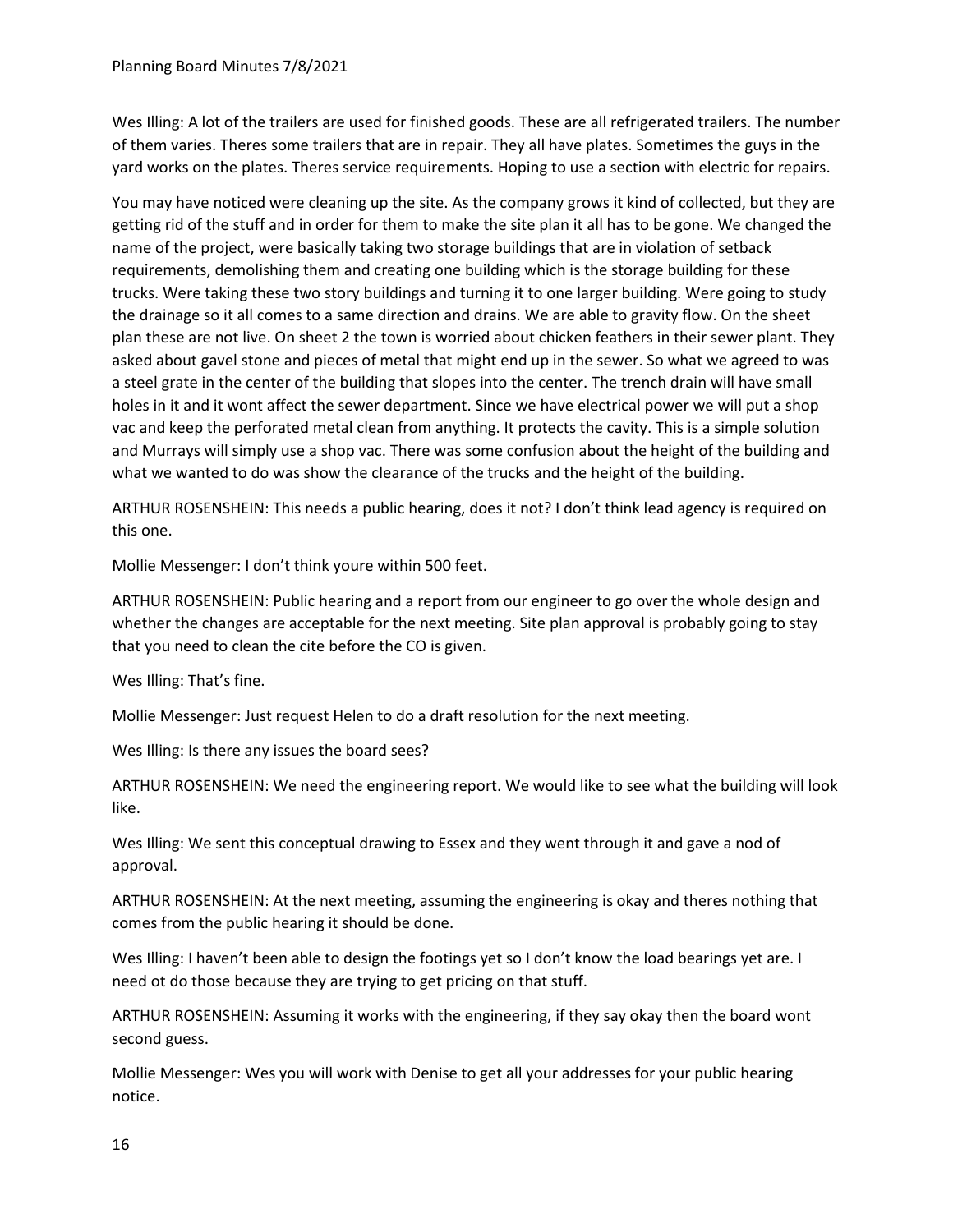Planning Board Minutes 7/8/2021

Wes Illing: Okay, I will call tomorrow and get that information.

**6. REFUAH HEALTH CENTER – SBL# 50-5-15.2 – Requests special permit to add a portable fuel tank for diesel fuel. Zone: B. Acres: 2.33. Location: 36 Laurel Avenue, So. Fallsburg. Cross Roads: SR 42/Pleasant Valley Rd.**

### **Jay Zieger and Michael Reilly represented.**

ARTHUR ROSENSHEIN: What size?

Michael Reily: 1200 gallons. It doesn't need secondary payments, anything under 1,100 gallons. Whats highlighted green in the site plan.

Bucky Louckes: Where are you going to run the electric from?

Michael Reily: We haven't thought about that yet, its going to have to come from the building.

Mollie Messenger: Mike, I am sorry, I was trying to catch up. We have the gas tank there, parking in front, and busses there?

Michael Reily: Yeah, I figured busses back in and because we will have more parking than we need then if we need we can park right here. I think there's 12 busses.

ARTHUR ROSENSHEIN: What size tanks?

Michael Reily: No idea. Probably 1000.

ARTHUR ROSENSHEIN: The area in front of the parking is going to have busses –

Michael Reily: I can stripe it differently, "no parking busses only".

Hayden Carnel: You have 8 extra spaces and 1 designated bus spot – you can change it with the size to bus parking that way nobodys parking in front of the tank.

Michael Reily: I will take the advice on that.

Mollie Messenger: How is the tank secured away from parking?

Michael Reily: We can put bollards around so nobody hits.

Mollie Messenger: They probably don't want people touching?

Michael Reily: We can put a lock on it. usually theres a lock on a pump.

Gary Tavormina: I would secure it where it is because it is a crowded area.

Michael Reily: The oil tanks are under construction. There is no need to move it.

Paula Kay: If were showing it on the site plan that's where its going to be. lets secure it and fence it and do everything.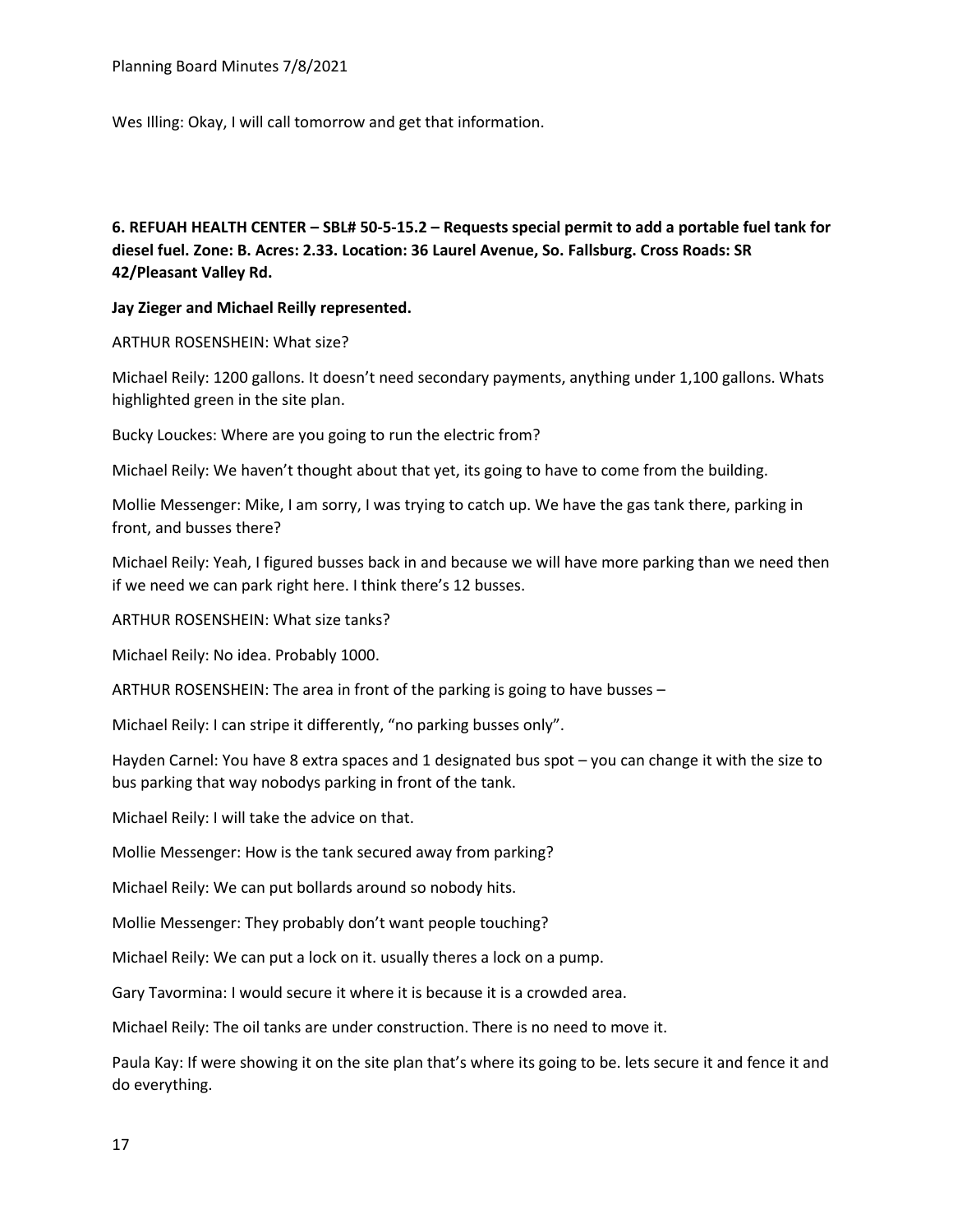Michael Reily: No problem.

Mollie Messenger: Will it be on a concrete slab?

Michael Reily: Concrete or gravel.

Mollie Messenger: Is that in the way of the fence that is already around the old school?

Michael Reily: Yeah it has to be rerouted.

Mollie Messenger: We have so many issues. I think it should be on concrete, and if going that far I think a lip is good for secondary containment.

Michael Reily: Okay.

Hayden Carnel: Our letter recommends, even though less than DEC guidelines, some sort of double wall tank or secondary.

Michael Reily: Okay.

ARTHUR ROSENSHEIN: The busses parking, secondary containment, anything else? Motion would be –

Mollie Messenger: Arthur, can we have an update on asbestos?

ARTHUR ROSENSHEIN: Motion for approval for everything on the site plan showing striping, the secondary containment, and motion for a special permit?

Bucky Louckes: Motion.

Paul Lucyk: Second.

ARTHUR ROSENSHEIN: Any against? The letter came in with what it would cost to take down that building. I don't know who pays for it but \$659,900.

Jay Zieger: That's an estimate. There are some funding opportunities, USDA loan that we have with representatives.

ARTHUR ROSENSHEIN: Tuned to be more complicated than we thought.

Jay Zieger: They currently don't have that kind of funding.

Helen Budrock: The USDA load is probably always a viable option compared to other funding. They have many programs but you would have to have the numbers like demolition and construction.

Jay Zieger: I don't know how far of how much they know about the grant. I'll talk to them.

**7. CONGREGATION CHESED SHEL EMES – SBL# 42-1-22.2 – Requests site plan approval to create a master plan for a cul-de-sac access drive into the central portion of the cemetery along with access walkways and paths throughout the existing cemetery.**

**Zone: REC.. Acres: 19.19. Location: 113 Old Turnpike Rd., Woodridge. Cross Roads: Bernsley Rd.**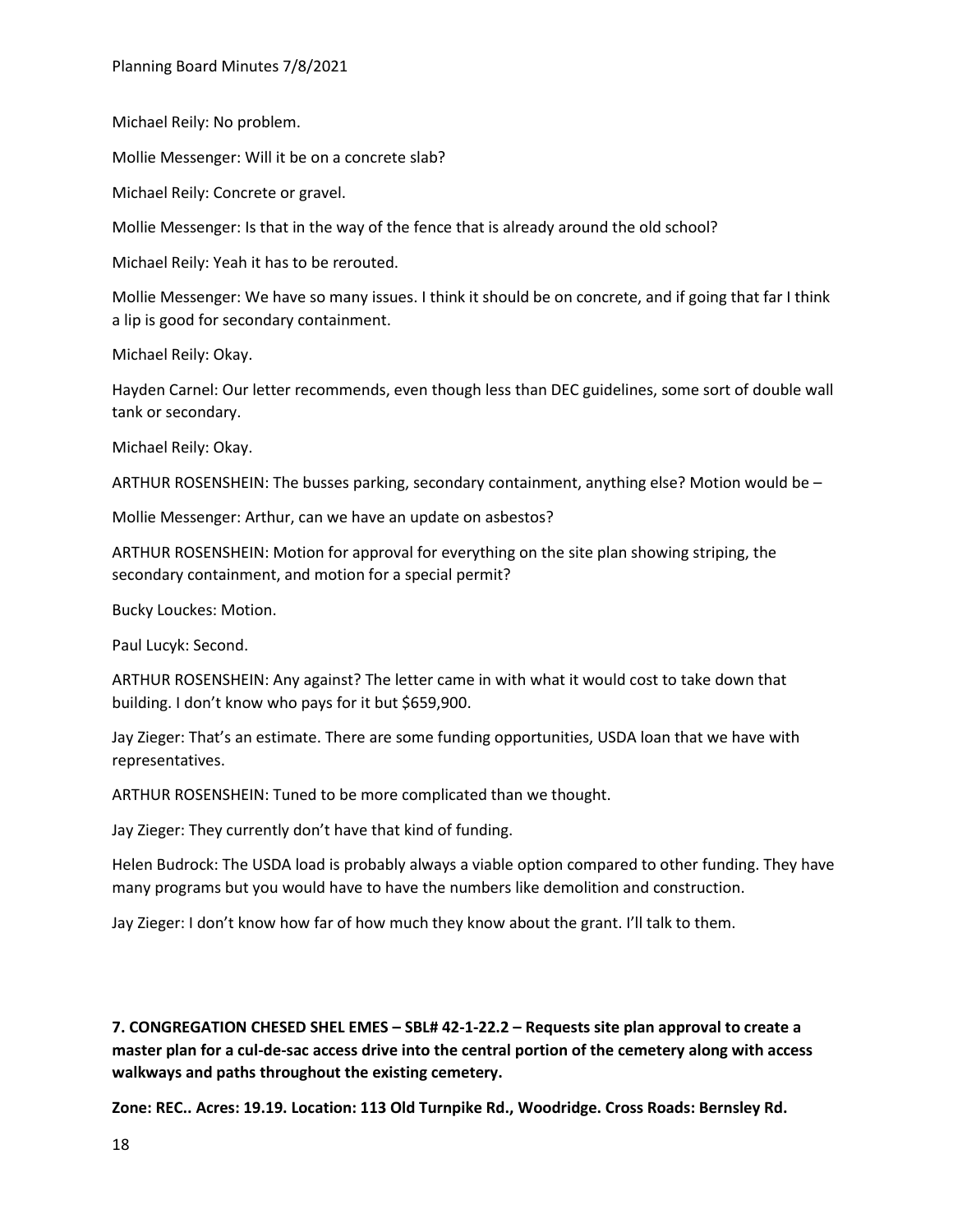Joel Kohn and Mike Reilly represented.

ARTHUR ROSENSHEIN: Helen you are on this one. Do you want to open?

Helen Budrock: Since you were here in February can we get an update?

JK: We were here in February, we tried adding more detail. The grades have been reduced from 5700 to 5500 because of the grading and storm water. We have phase 1 which is a total of people on and the storm water facilities. Then on phase 2 is 1.39 acres. Phase 3 is 3.89 acres. I believe Helen looked at regulation, Mike Reilly as well.

ARTHUR ROSENSHEIN: Who owns this? Is it a separate item or part of the overall?

JK: Its an organization based out of Brooklyn I believe. We cant say what will happen 100 years from now, but this probably has 80,90,100 years before it fills up. They take good care of their cemeteries, they have one in Liberty.

ARTHUR ROSENSHEIN: IT is a large organization. It makes me aware we are looking way ahead.

JK: There are a lot of Jewish organizations that go back to their Jewish cemeteries and maintain them. I don't think itll be a problem.

Helen Budrock: As long as there is revenue streaming or something to keep it nice and adding on from a financial perspective.

JK: Every few years they do fundraising.

Helen Budrock: Do they do sales of individual plots and people have to send in a maintenance check?

JK: No. we would like to get conditional planning board approval on that subject to Keystones review.

Mollie Messenger: Did we get an answer on the SWIP and clearing?

Michael Reily: it'll be like any other SWIP. We wont clear the whole property. And a storm water component.

Mollie Messenger: Right, you'll file an NOI but will it be open forever?

Michael Reily: itll be built and finalized. We will build it. The design will be for full build out for it all to be built. Its like a design build out with multiple phases going into it. the pond will be built.

Mollie Messenger: What about when you have to go back and take the trees out on phase two?

Michael Reily: The pond is already there so it will be a basic SWIP.

Mollie Messenger: So file NOI then build that then file NOT and do that. I'm not sure where the board is at but we wither need to have the information on the plan or know how to regulate that from the building department perspective. Same was as owners of property, maintenance, emergency contact. We need soe regulatory action on it. theres no access to the rear plots, that big circle in the middle there, whats the plan?

Michael Reily: THeres one access lane?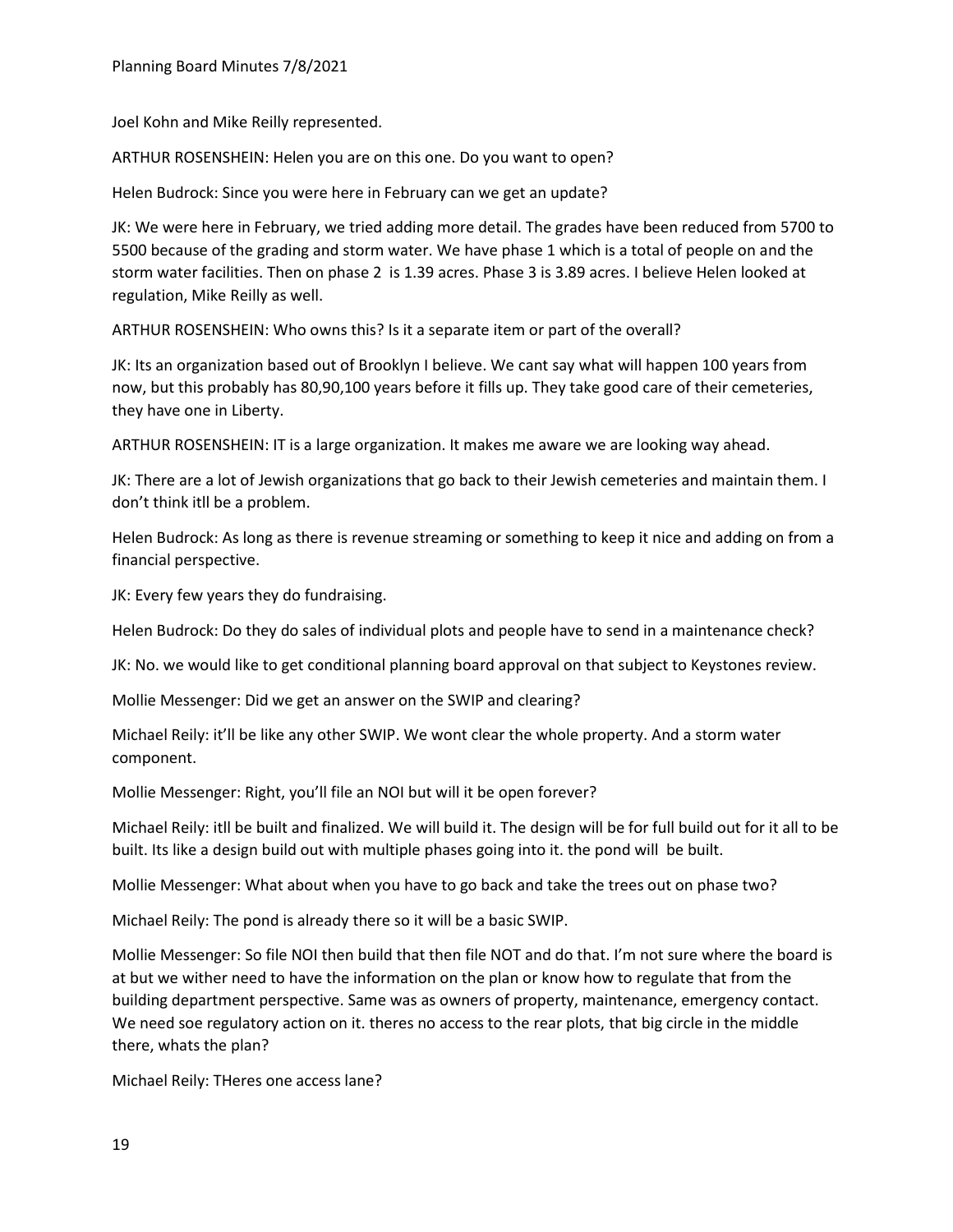Mollie Messenger: Is it big enough and how do you turn around?

JK: Its not like its being used daily. Theres 15 feet access.

Mollie Messenger: Until theres a burial and people have to get to the bottom. Why do you think put a cult de sac there but not in the back for the rest of the property.

Hayden Carnel: With the stone parking lot there will be a gate, so people might not be able to back all the way out. it might be for service vehicles otherwise theres no parking.

Michael Reily: Theres some existing parking now. Joel you agree there would be a gate.

JK: Yeah somewhere where they cant access the back of the property. There wont be a significant amount of cars on the property. It can be very quick and they can park on the road.

Mollie Messenger: I just don't think theres enough circulation on the plan.

JK: Theres no need for the circulation there.

Mollie Messenger: But there is – if theres circulation here there should be circulation on the rest of the plan.

Paula Kay: I am also confused why it is different in the back.

Mollie Messenger: Someone passes away. You bring the herse off and traditionally people carry that from the car to the gravesite. It is very far to get there from the circle to that back lot.

JK: Cars will be able to drive on the grass too.

Mollie Messenger: How? You need something else in the back there.

JK: Its been done, probably three different cemeteries that the box is put on something with wheels.

Paula Kay: What is the total distance all the way to the back?

Michael Reily: 400 feet?

JK: 300 feet?

Paula Kay: In the event of an emergency, how would anyone get in there?

Irv Newmark: Up near the road?

JK: Phase 1 will be closely filled out and they will start phase 2 so that it wont be freshly paved land.

ARTHUR ROSENSHEIN: But when trying to drive on grass in rain.

JK: It would be a gravel trap.

Mollie Messenger: Did you resolve the neighbor well issue? I didn't see anything.

Hayden Carnel: The wellhouse that is on the site, the service center.

Michael Reily: Not that I know of.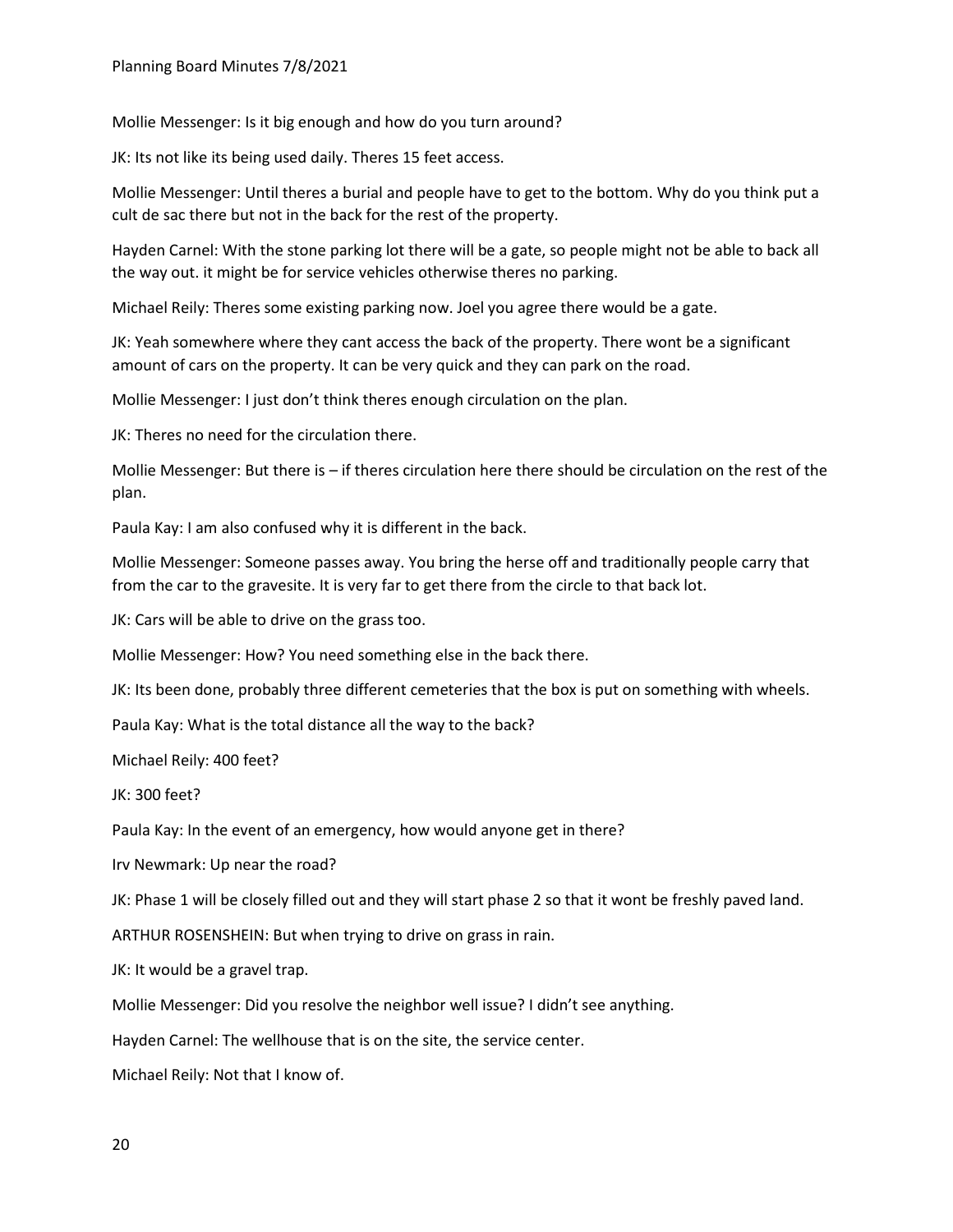Irv Newmark: In the beginning they wanted to keep the well in case they had to was their hands. Theres a little well house and a shed. Two structures.

JK: The well is staying there. What issue?

Mollie Messenger: If the well is being contaminated and the neighbors are wondering it would be contaminating their well.

Hayden Carnel: The two story house because its 190 feet to the closest grave.

Paul Lucyk: How do you know about the water table?

JK: We don't know what the water table is.

Michael Reily: The one I did in Mamakating, was four of five times the size of this, and the surveyors set bench marks all over the place to get the exact rectangle.

Paul Lucyk: The problem is when they are so close and they eventually cave in it will be a mess.

JK: If theres going to be high water they wont be burying. I know that property very well.

ARTHUR ROSENSHEIN: The only thing were changing is the gravel road and two gravel slabs 200 circles from the well.

Mollie Messenger: Going to Pauls point, can you get anything in there to do the deep hole test to see if it is feasible to even have graves in the back corner? No. either there needs to be a note on the plan or something.

ARTHUR ROSENSHEIN: What wording would you like?

Mollie Messenger: I'm not sure, I don't think the site plan is fully complete. All of the things we just said. I know we disagree, you're the board, do what you think is best. Its up to you.

Paul Lucyk: Where the water is to make a swale deep enough to keep the water?

JK: There is a swale down there.

Michael Reily: We attempted to do that.

Mollie Messenger: What happens if the water comes in? nobody looked at the Topo on this. Or the water table, or wetlands.

Michael Reily: We can put a note on the site plan that during the digging of the graves to test the ground work pattern.

Paul Lucyk: But that wont change the one three foot over.

Michael Reily: I understand the concern but how do I find that out?

Irv Newmark: I never heard of that in a cemetery.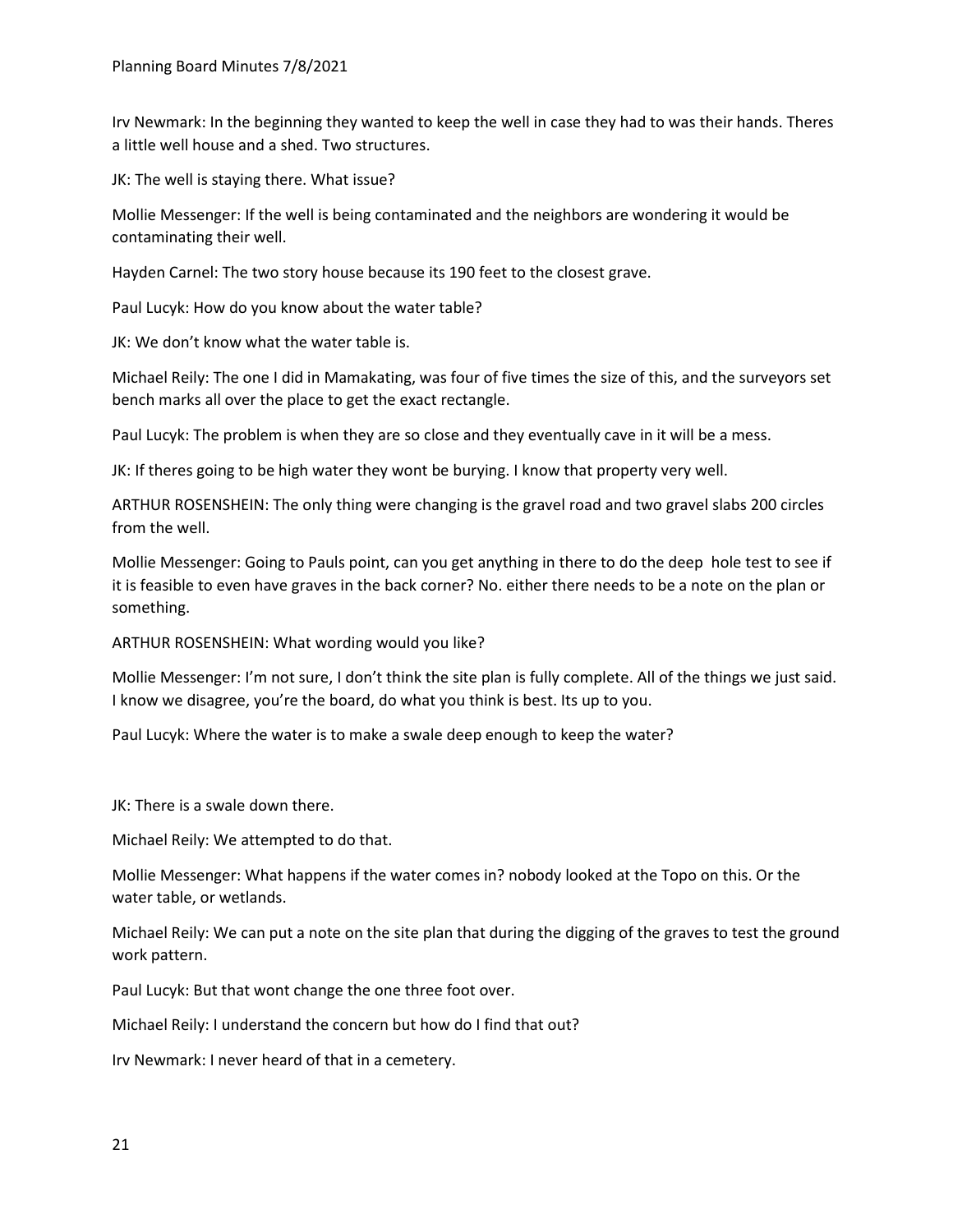ARTHUR ROSENSHEIN: There are two items so far. The note on it about water is practical. If they hit water they go elsewhere, theres plenty of graveyard.

Irv Newmark: I go by there every day. Theres a lot of people there now already.

ARTHUR ROSENSHEIN: Anything else wed like to add?

Bucky Louckes: Motion.

Irv Newmark: Second.

Helen Budrock: Arthur I think this is probably unlisted action.

Paula Kay: I think so too.

ARTHUR ROSENSHEIN: Motion for lead agency type unlisted action.

Bucky Louckes: Motion.

Irv Newmark: Second.

ARTHUR ROSENSHEIN: Motion for a neg deck?

Bucky Louckes: Motion.

Irv Newmark: Second.

ARTHUR ROSENSHEIN: All in favor.

ARTHUR ROSENSHEIN: Motion on site plan approval.

Bucky Louckes: Motion. Irv Newmark: Second.

ARTHUR ROSENSHEIN: All in favor. That's it.

# **8. MOUNTAIN ACRES – SBL# 42-1-11.-1 – Discussion of parking changes. Zone: REC. Location: CO Rd. 56, Mountaindale.**

### **Michael Reilly and Jay Zeiger represented.**

ARTHUR ROSENSHEIN: This is a complicated plan. I don't think we should do the whole thing tonight, too complicated. What is the inclination for removing the two to three spots where you had ten parking spaces.

Michael Reily: Over in the front and very back. the developer didn't like how it laid out with the rest of the development. The topography is going to prohibit where it drops off, then over there theres no houses near by. We relocated them. We proposed another parking area by the other side of the pools. Initially the hashed ones weren't there. The one by the second shul it has to be built, we have spaces near the back of that. We have the same amount of parking spaces.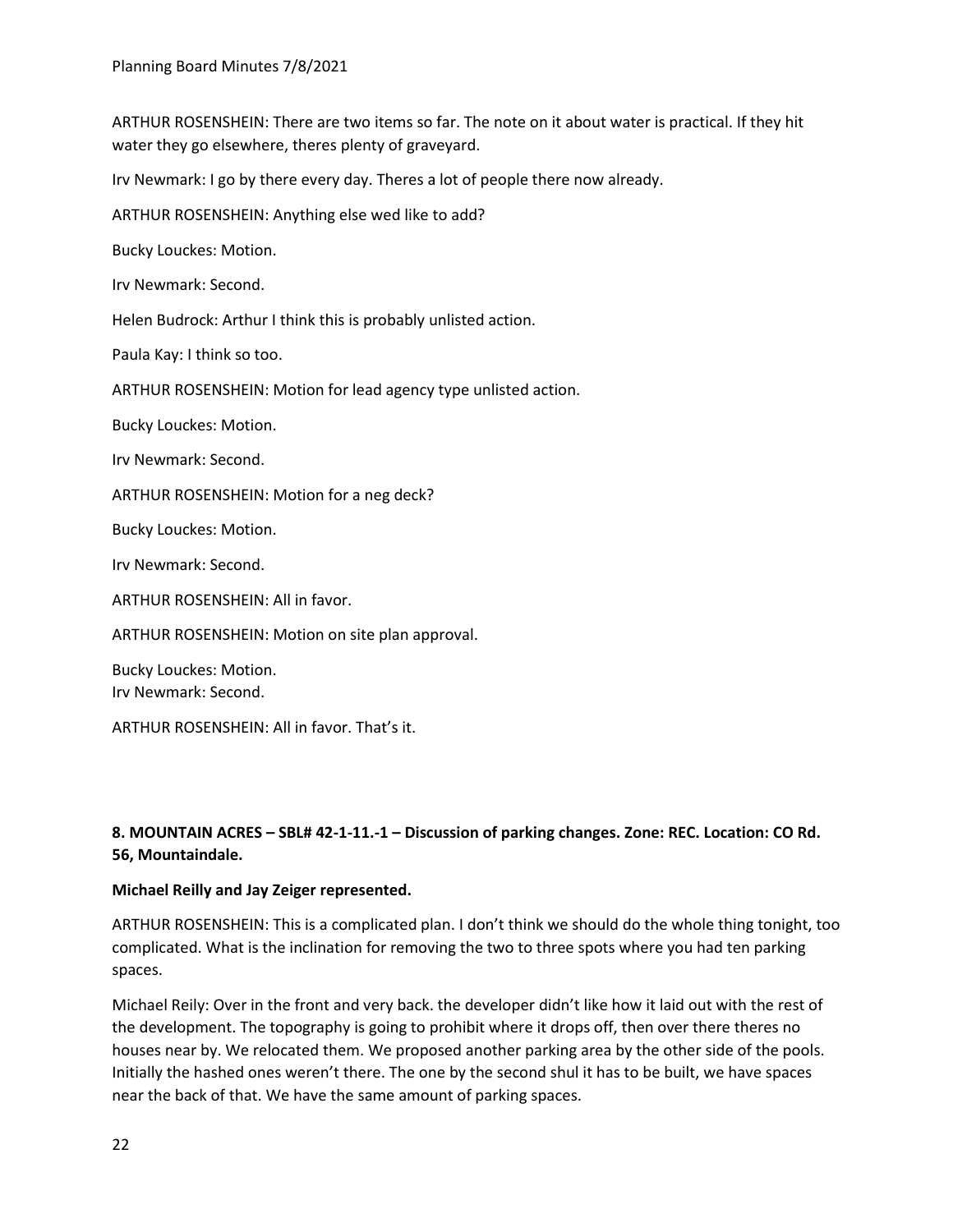ARTHUR ROSENSHEIN: Not necessarily in the best location. It's a long way away from where you need them. The location should be useful, not just checking the box. Because of the cavalier way this is being built I was going to ask that everything be tied down to the stone as to be what and how itll be built. No open detail so when the inspector comes it'll be there instead of saying 'we decided not to do it'. you understand, if the detail is not on the map we will not approve it.

Irv Newmark: It's a good thing, let our engineers look at that. What and from where, and are the houses built where they are supposed to be.

ARTHUR ROSENSHEIN: And if you can get to the houses from the new parking.

Paul Lucyk: I took a ride up there. Where there are parking spaces that are parallel, if we came in there with parking spots and we had to get in there with a stretcher, theres no way. The sidewalks don't coincide with the parking. And on the other ones we looked there and they have walkways by the parking spaces. If you have a definite sidewalk that comes all the way to the road so you can get a stretcher in it would be nice.

Michael Reily: You want the sidewalk out to the road?

Paul Lucyk: It has to, if you pull in with an ambulance you need to gain access. If you have three parking spaces but you need to be able to walk from the well to the houses and you need to see where they stop the pipe is two foot from the edge of the parking lot. So if someone in the middle of the night someone goes to their car theyre going to go right to the edge. Theres no breakage, or berm or something. There were some spots that the spots are ten feet wide and plenty of room, but god forbid a person has an accident in their car, we cant open the door. They park right to the edge of the bank.

ARTHUR ROSENSHEIN: and they cant get out.

Paul Lucyk: They get out on roadside.

Michael Reily: None of that ever worked out initially. It doesn't show sidewalk from houses.

Paul Lucyk: Is this designed so they can go there in the winter?

Michael Reily: Yes, year round.

Paul Lucyk: But you cant have a sidewalk like that, maybe a stair case. You cant have a hump.

Hayden Carnel: Mike, B14 has a hump like that for example.

Paul Lucyk: I think also if there is a loop, somebodys going to not park by the shul so they need to have parking or they can walk.

Jay Zieger: Theres two parking spaces near.

Michael Reily: Three really.

ARTHUR ROSENSHEIN: Theres parking that has to be put in places itll be useful is what were saying.

Michael Reily: I understand.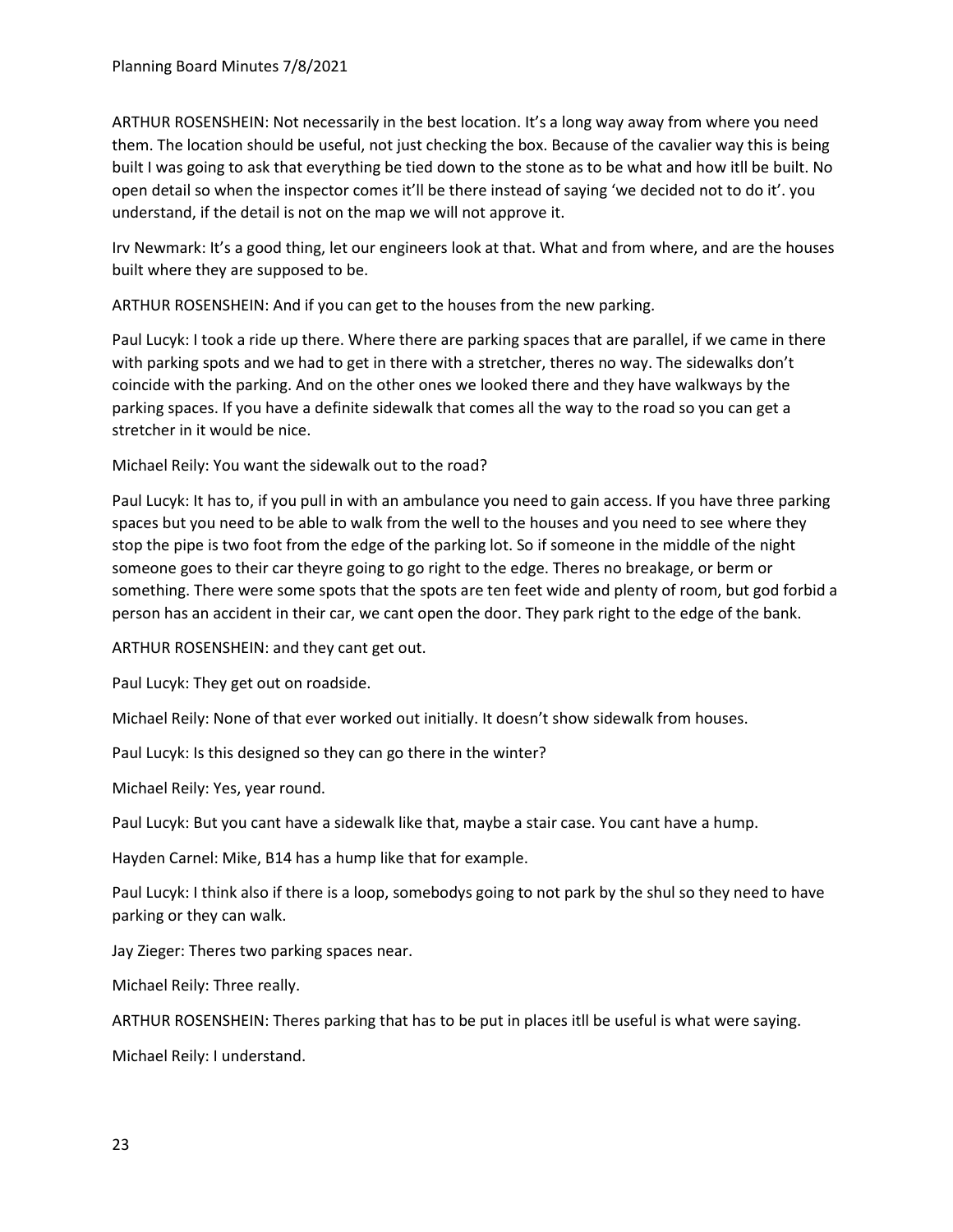Paul Lucyk: A8 and A9, that encompasses both sides of the unit. If you put four cars there then who parks there. Are A9 using parking lot across the street?

Michael Reily: A9 is across the street and A8 is parallel.

Mollie Messenger: I think they are not construction because it is summer season, were wrapping these things up and figuring them out. Hayden and Keystone are going through with the foundations and the foundations that are in and not correct either need to be corrected or brought back to this board again.

# Jay Zieger: Not in the correct spot?

Mollie Messenger: Some are not in a correct spot already for the foundation so they need to be corrected or come back to this board so we can figure out exactly how to change. The ones in E are way before the road, I'm not sure that's where they should be. the others are in ledge rock and they are way high and the correlation, of which house is going on them so we don't run into the three story situation again.

Paul Lucyk: I was there today during the heavy rain and the catch basins that are in the black top are 8 inches higher than the water. Theres no point to have that if it is way too high where the water is following the road and running down.

Michael Reily :Where was that?

Paul Lucyk: I get confused with the names. But it was behind Road A on the C section. The catch basins were anywhere from B12 to B14 and higher than the road.

# ARTHUR ROSENSHEIN: You wont have to worry about falling.

Michael Reily: I have a list of things we need to fix. For what it is worth, theres no sidewalks proposed anywhere here which is a problem, which I didn't do the original plans. When it came to elevations, all of the units were graded as if it would be fully depressed foundations, it was very generic. In the future if a developer knows he is going to be doing different elevation conditions it would be helpful having different details addressing the conditions. Same with sidewalks.

Paul Lucyk: Main thing is safety. We need emergency access and it is usually in the worst time.

Michael Reily: Thank you.

# **9. LUXOR JR. – SBL# 12-1-41.5 – Requests continued review. Zone: PUD. Acres: 41.62. Location: Maplewood Ave., Loch Sheldrake.**

# **Jay Zieger and Randy Wasserman represented.**

Jay Zieger: We have Luxor One, which was built 20,25 years ago, 30 year ago. We have Luxor 2, which was phase 1 of Luxor 2 and phase 2 is now in construction. Those houses sold so they are running out of room.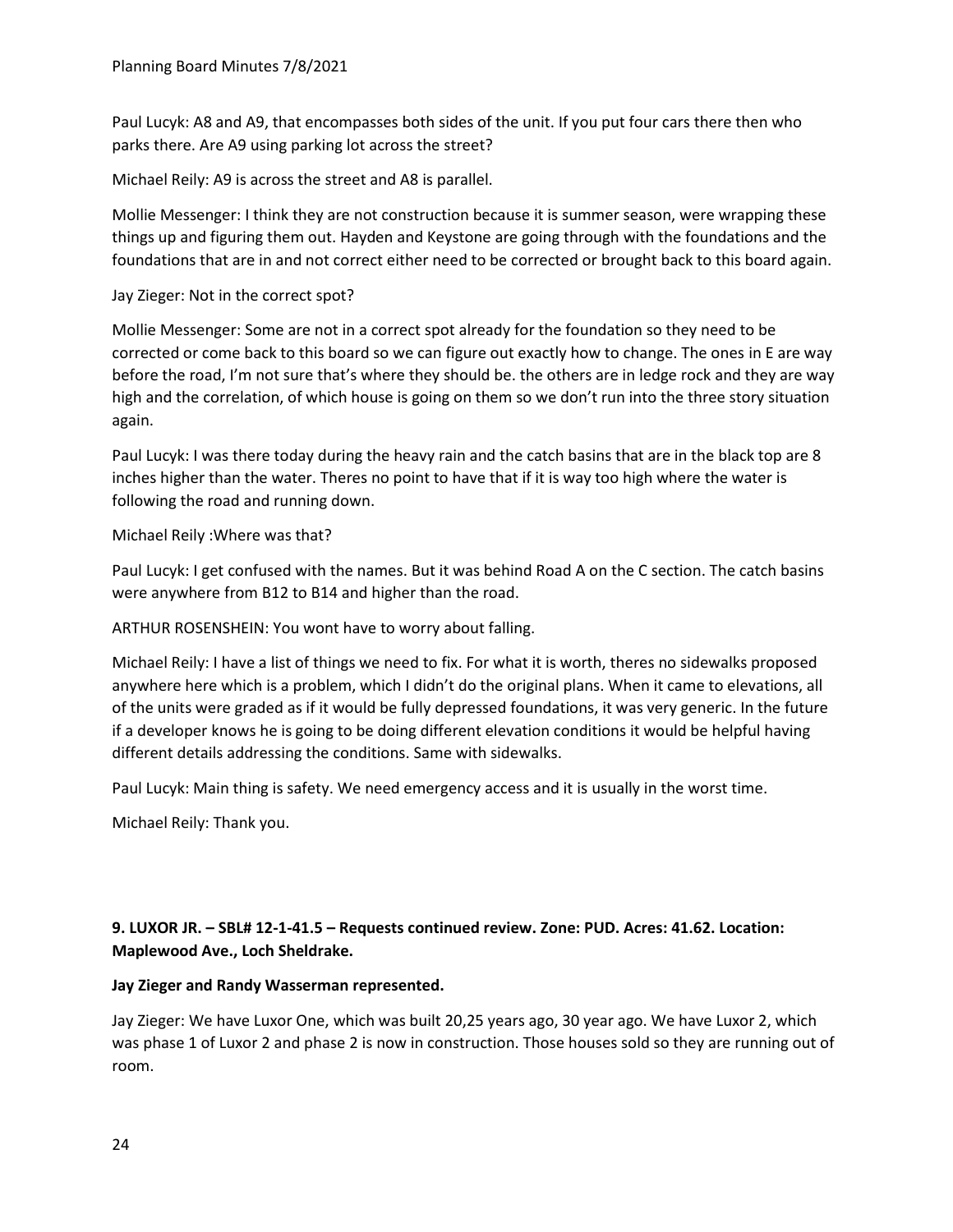1: By way of location this is the existing Luxor Estates. This was the G section which was part of the amended site plan which was done three years ago.

Jay Zieger: That's where they were sold.

RW: Yes, then F was found here. This is Maplewood Avenue, this is the Buttercup Loop here and the lake in Loch Sheldrake. Coming off of the emergency drive coming in off of the main loop road of Luxor there are 100 homes here. During the public hearing it was 120(?) feet, at that time there was not comment on this. They had concerns about Luxor and some of the surrounding developments and the hydrogeology and a good comment was made by public which was: we all have SWIPS and meet our onsite requirements for storm water but sometimes in a populated area like this about the same time, each individual project might need their own individual requirements but when you add them all up to get to the final impact then what presently exists so the suggestion was made that we do a hydrologic study done of the total, including the project. The point of impact was the culverts that go underneath Maplewood Ave near the towns pump station because what happens there was some culverts that were oversized and making them back up into Evergreen Estates. Then the neighbors concerns about the hydraulics also. I think that was the point of the downstream design point. Keystone did the study and I am not sure the status but they are working on buying a larger single culvert to get the water under Maplewood and into Loch Sheldrake more efficiently. Subsequent to that Planning Board meeting we received comments from Keystone on the site design and SWIP, we responded to both comments and waiting to hear back from Keystone if they have more comments. I think were essentially done subject to the comeback. We did pressure tests, we have plenty of water with pressure and volume on the site. We made it dependent on the towns connection of system bypass for the construction of the culvert. That was divided by another line coming into the site, near to the site, that provided additional water volume to the area. We haven't been to the planning board but weve been to half dozen work sessions with staff and we do have to extend water and sewer districts. It was determined at last months meeting it would be subject to Planning Board approval. Extensions were approved in draft form. Theyre not final. That's where were at. At the moment I'm not sure theres more engineering.

ARTHUR ROSENSHEIN: When was the public hearing?

RW: August of 2018.

Mollie Messenger: I think you completed design that should go there. You'll need to work with the town board on the extension.

Paula Kay: 2018-2021 I think with the potential issues and drainage –

ARTHUR ROSENSHEIN: And a public hearing we don't remember.

Paula Kay: Right, I think it would be a good idea for the public to take another look at this project.

Jay Zieger: I think it is close enough to final that if the public asks about the plan we can tell them.

Paula Kay: When its completed and Ken is comfortable we can post it on the website and obviously you will get a copy.

RW: If theres something a meeting could do I would like to go back.